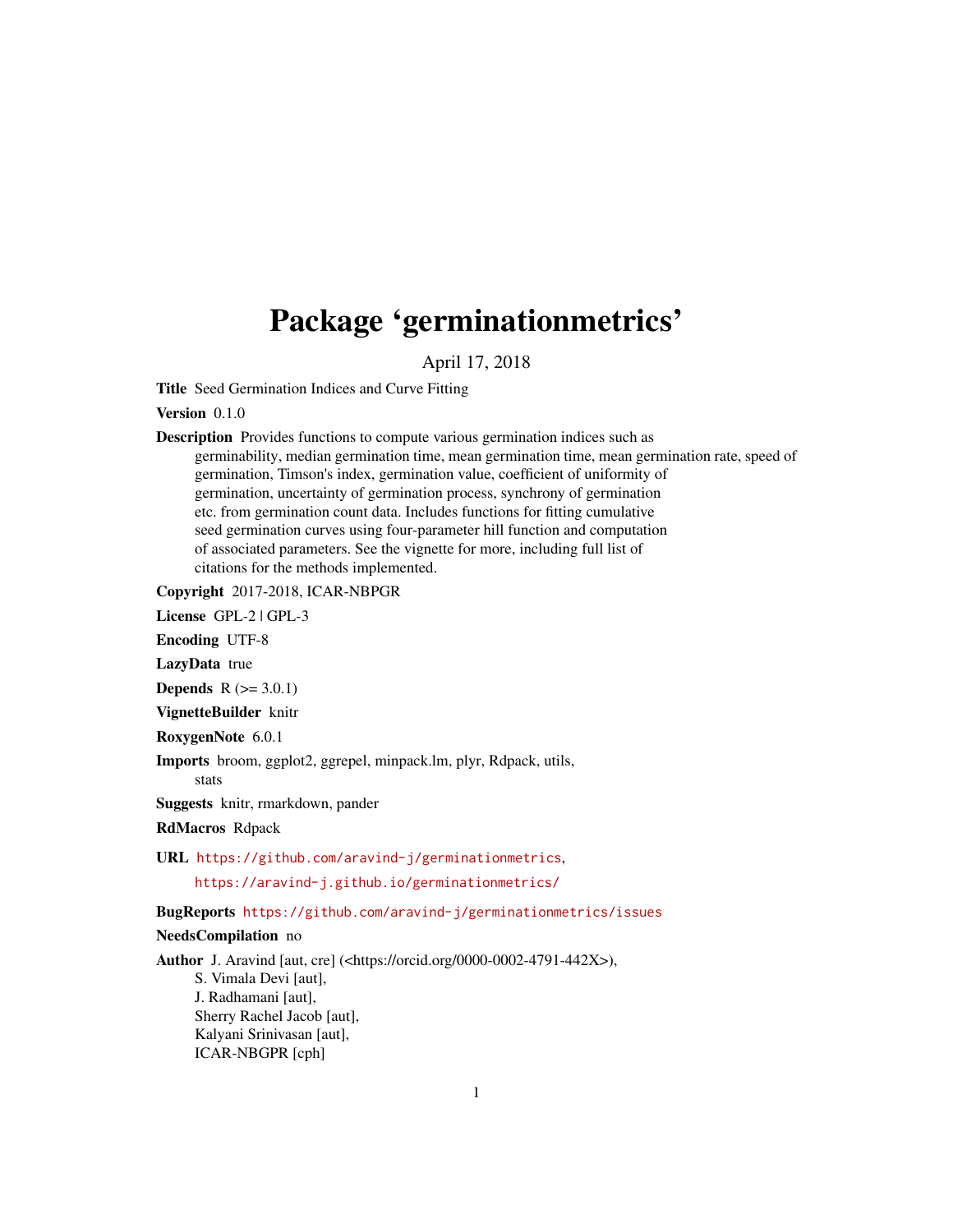<span id="page-1-0"></span>Maintainer J. Aravind <j.aravind@icar.gov.in> Repository CRAN Date/Publication 2018-04-17 08:14:24 UTC

## R topics documented:

| Index | 30 |
|-------|----|

<span id="page-1-1"></span>CUGerm *Coefficient of uniformity of germination*

### Description

Compute the coefficient of uniformity of germination (CUG).

#### Usage

```
CUGerm(germ.counts, intervals, partial = TRUE)
```
#### Arguments

| germ.counts | Germination counts at each time interval. Can be partial or cumulative as speci-<br>fied in the argument partial.           |
|-------------|-----------------------------------------------------------------------------------------------------------------------------|
| intervals   | The time intervals.                                                                                                         |
| partial     | logical. If TRUE, germ, counts is considered as partial and if FALSE, it is consid-<br>ered as cumulative. Default is TRUE. |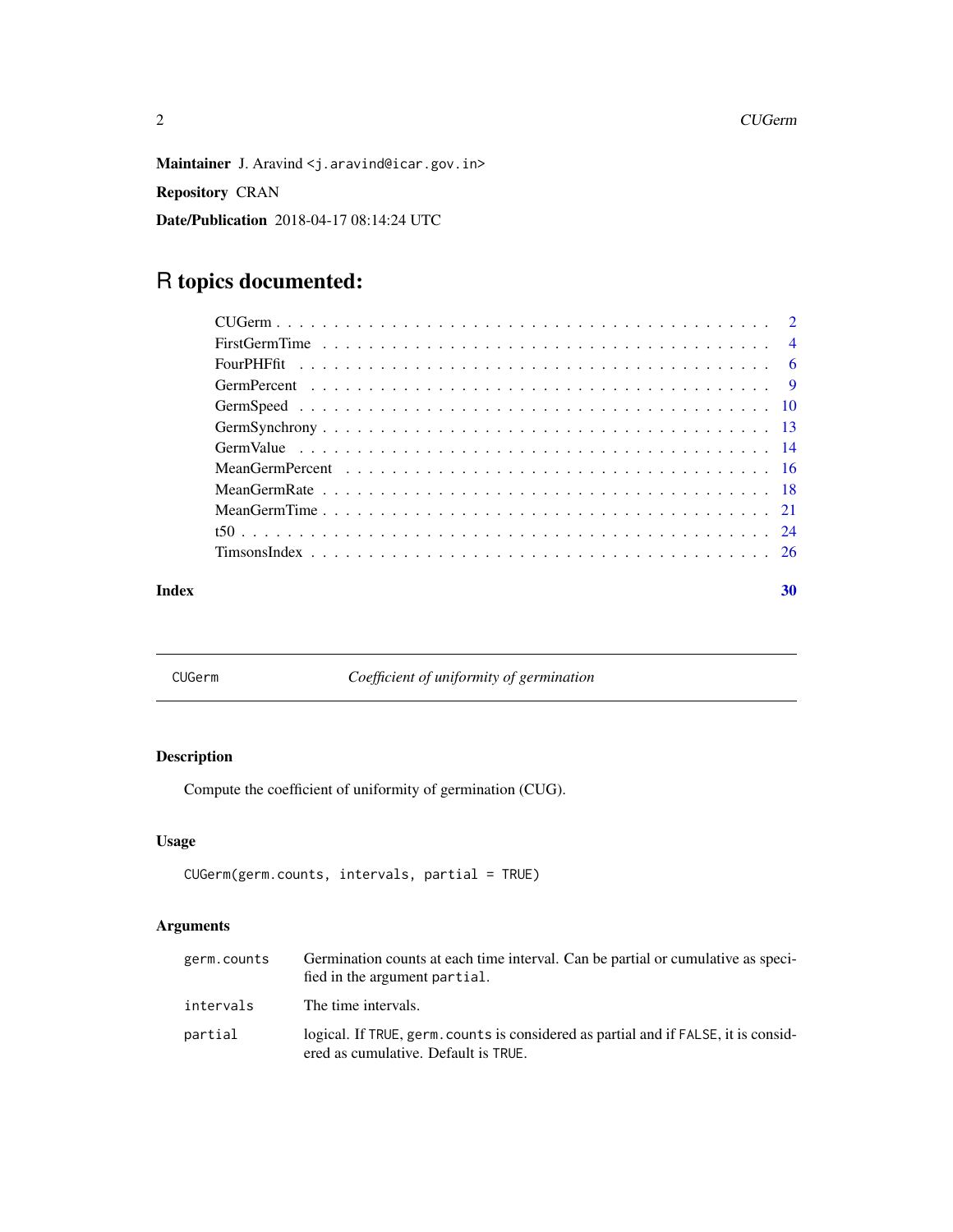#### <span id="page-2-0"></span>CUGerm 3

#### Details

CUG is computed as follows (Heydecker, 1973, Bewley and Black, 1994).

$$
CUG = \frac{\sum_{i=1}^{k} N_i}{\sum_{i=1}^{k} (\overline{T} - T_i)^2 N_i}
$$

Where,  $T$  is the the mean germination time,  $T_i$  is the time from the start of the experiment to the *i*th observation (day for the example);  $N_i$  is the number of seeds germinated in the *i*th time (not the accumulated number, but the number correspondent to the *i*th observation), and  $k$  is the last time of germination.

#### Value

The value of the coefficient of uniformity of germination as time<sup> $-2$ </sup>.

#### References

Heydecker W (1972). *Seed Ecology. Proceedings of the Nineteenth Easter School in Agricultural Science, University of Nottingham, 1972*. Pennsylvania State University Press, University Park, USA.

Bewley JD and Black M (1994). *Seeds: Physiology of Development and Germination.*. Plenum Publishing Corporation, New York, USA. ISBN 0-306-44748-7, [https://www.cabdirect.org/](https://www.cabdirect.org/cabdirect/abstract/19950315483) [cabdirect/abstract/19950315483](https://www.cabdirect.org/cabdirect/abstract/19950315483).

#### See Also

[GermSynchrony](#page-12-1), [MeanGermTime](#page-20-1)

#### Examples

```
x \leq -c(0, 0, 0, 0, 4, 17, 10, 7, 1, 0, 1, 0, 0, 0)y <- c(0, 0, 0, 0, 4, 21, 31, 38, 39, 39, 40, 40, 40, 40)
int \leq -1: length(x)# From partial germination counts
```

```
#----------------------------------------------------------------------------
```
 $CUGerm(germ.counts = x, intervals = int)$ 

# From cumulative germination counts

```
#----------------------------------------------------------------------------
```
CUGerm(germ.counts = y, intervals = int, partial = FALSE)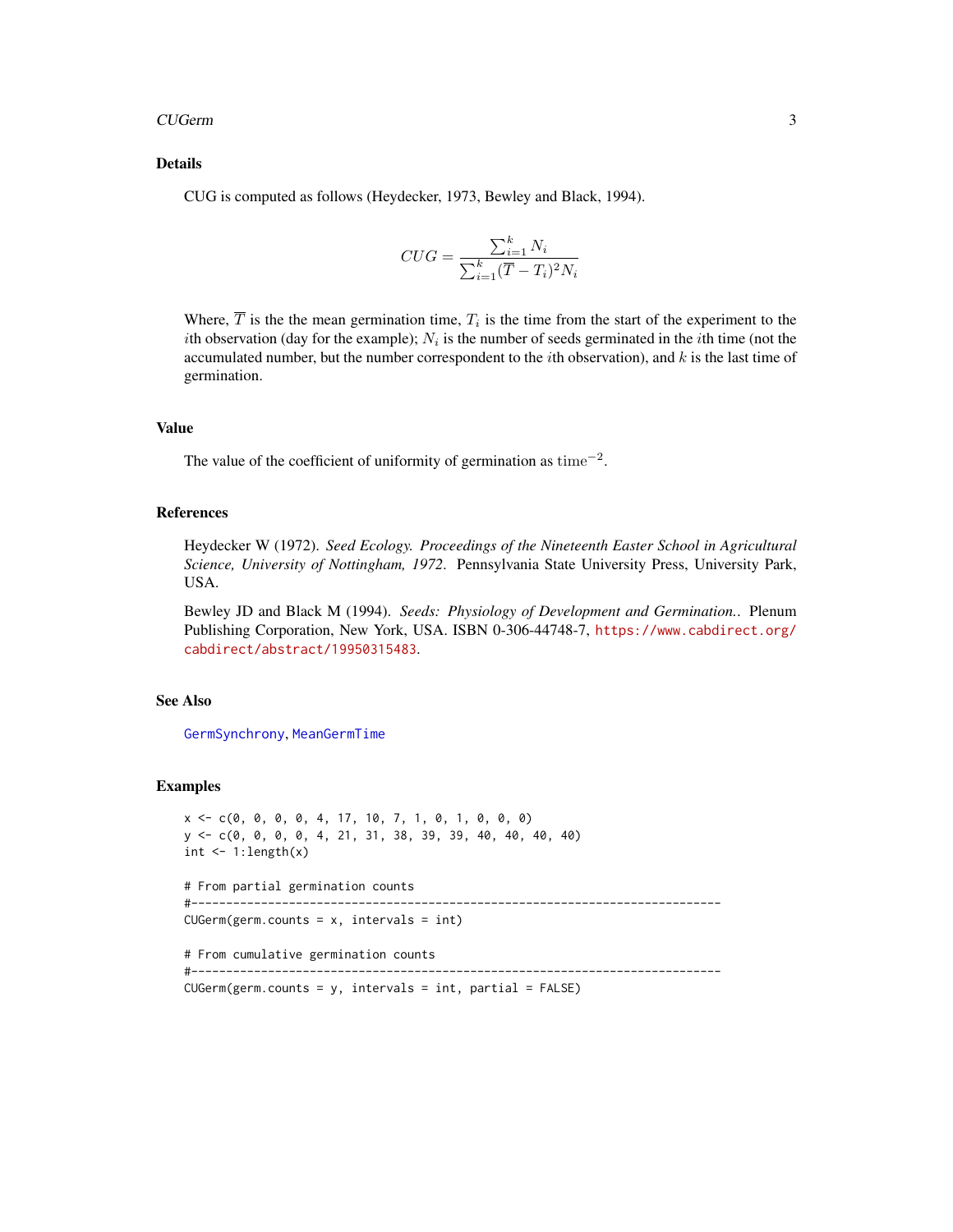<span id="page-3-0"></span>

#### Description

Compute the following metrics:

- FirstGermTime Time of first germination or Germination time lag  $(t_0)$  (Edwards, 1932; Czabator, 1962; Goloff and Bazzaz, 1975; Labouriau, 1983; Ranal, 1999; Quintanilla et al., 2000).
- LastGermTime Time of last germination  $(t_q)$  (Edwards, 1932; Labouriau, 1983; Ranal and de Santana, 2006).
- PeakGermTime Time spread of germination (Al-Mudaris, 1998; Kader, 2005).
- TimeSpreadGerm Peak time of germination or Modal time of germination (Ranal and de Santana, 2006).

#### Usage

FirstGermTime(germ.counts, intervals, partial = TRUE) LastGermTime(germ.counts, intervals, partial = TRUE) PeakGermTime(germ.counts, intervals, partial = TRUE) TimeSpreadGerm(germ.counts, intervals, partial = TRUE)

#### Arguments

| germ.counts | Germination counts at each time interval. Can be partial or cumulative as speci-<br>fied in the argument partial.           |
|-------------|-----------------------------------------------------------------------------------------------------------------------------|
| intervals   | The time intervals.                                                                                                         |
| partial     | logical. If TRUE, germ, counts is considered as partial and if FALSE, it is consid-<br>ered as cumulative. Default is TRUE. |

#### Details

Time of first germination indicates time of germination of the faster seeds in a seedlot.

Lower value of time of first germination indicates faster initiation of germination and lower value of time of last germination indicates faster termination of germination.

Time spread of germination ( $t<sub>g</sub> - t<sub>0</sub>$ ) indicates difference between faster and slower germinating members of a sample.

Peak time of germination is the time in which highest frequency of germinated seeds are observed. Multiple peak times of germination are possible and if detected are indicated by a warning message.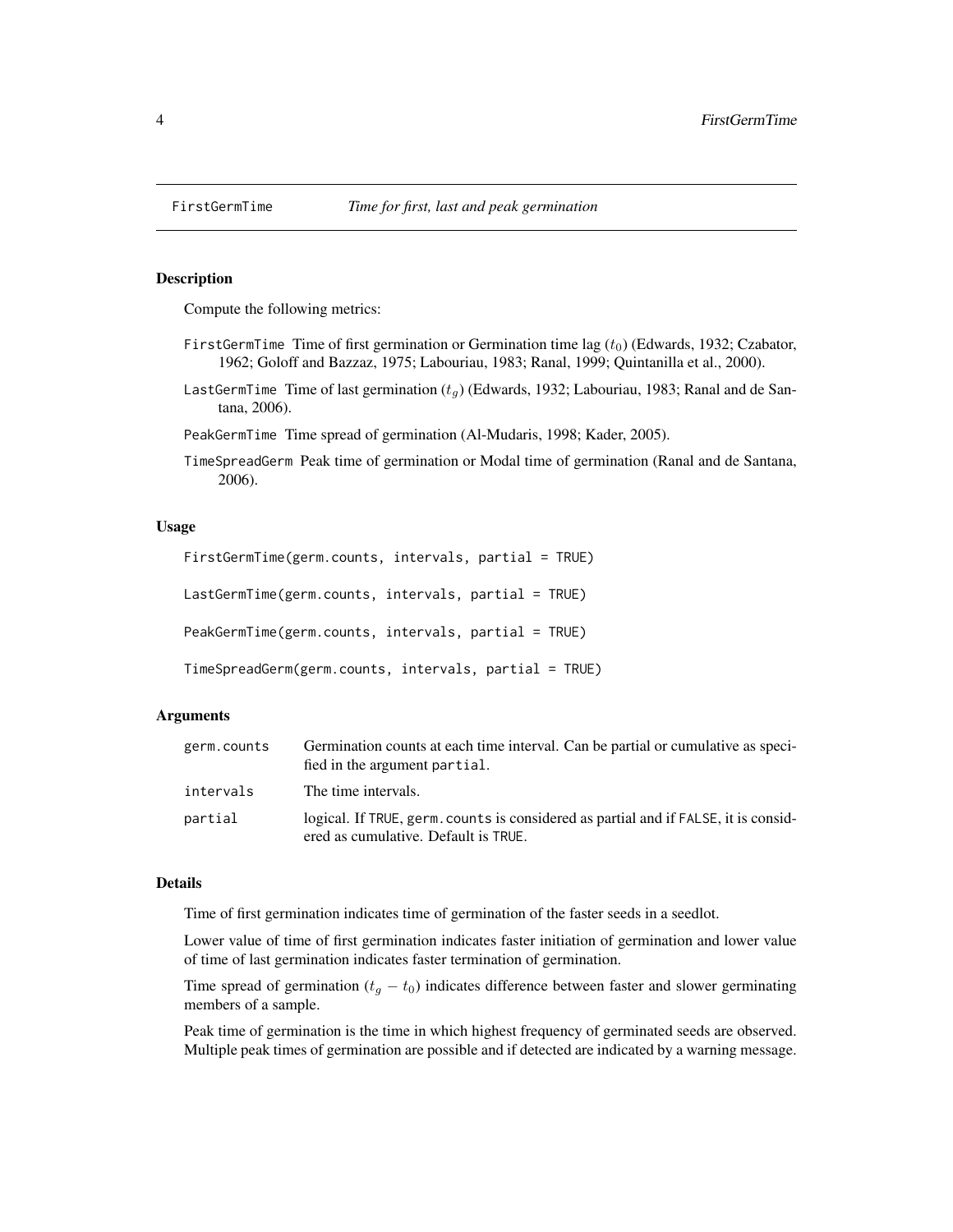#### FirstGermTime 5

#### Value

For FirstGermTime, the time of first germination value in the same unit of time as specified in the argument intervals.

For LastGermTime, the time of last germination value in the same unit of time as specified in the argument intervals.

For TimeSpreadGerm, the time spread of germination value in the same unit of time as specified in the argument intervals.

For PeakGermTime, the time(s) of peak germination value(s) as a numeric vector in the same unit of time as specified in the argument intervals.

#### References

Edwards TI (1932). "Temperature relations of seed germination." *The Quarterly Review of Biology*, 7(4), pp. 428–443.

Czabator FJ (1962). "Germination value: An index combining speed and completeness of pine seed germination." *Forest Science*, 8(4), pp. 386–396.

Goloff AA and Bazzaz FA (1975). "A germination model for natural seed populations." *Journal of Theoretical Biology*, 52(2), pp. 259–283.

Labouriau L (1983). *A Germinacao Das Sementes*. Organizacao dos Estados Americanos. Programa Regional de Desenvolvimento Cientifico e Tecnologico. Serie de Biologia. Monografia 24.

Al-Mudaris M (1998). "Notes on various parameters recording the speed of seed germination." *Der Tropenlandwirt-Journal of Agriculture in the Tropics and Subtropics*, 99(2), pp. 147–154.

Ranal MA (1999). "Effects of temperature on spore germination in some fern species from semideciduous mesophytic forest." *American Fern Journal*, 89(2), pp. 149.

Quintanilla LG, Pajaron S, Pangua E and Amigo J (2000). "Effect of temperature on germination in northernmost populations of *Culcita macrocarpa* and *Woodwardia radicans*." *Plant Biology*, 2(6), pp. 612–617.

Kader M (2005). "A comparison of seed germination calculation formulae and the associated interpretation of resulting data." *ournal and Proceedings of the Royal Society of New South Wales*, 138, pp. 65–75.

Ranal MA and de Santana DG (2006). "How and why to measure the germination process?" *Brazilian Journal of Botany*, 29(1), pp. 1–11.

#### Examples

```
x \leq -c(0, 0, 0, 0, 4, 17, 10, 7, 1, 0, 1, 0, 0, 0)y <- c(0, 0, 0, 0, 4, 21, 31, 38, 39, 39, 40, 40, 40, 40)
z \leq c(0, 0, 0, 0, 11, 11, 9, 7, 1, 0, 1, 0, 0, 0)int \leq -1: length(x)
```

```
# From partial germination counts
```

```
#----------------------------------------------------------------------------
```

```
FirstGermTime(germ.counts = x, intervals = int)
LastGermTime(germ.counts = x, intervals = int)
TimeSpreadGerm(germ.counts = x, intervals = int)PeakGermTime(germ.counts = x, intervals = int)
```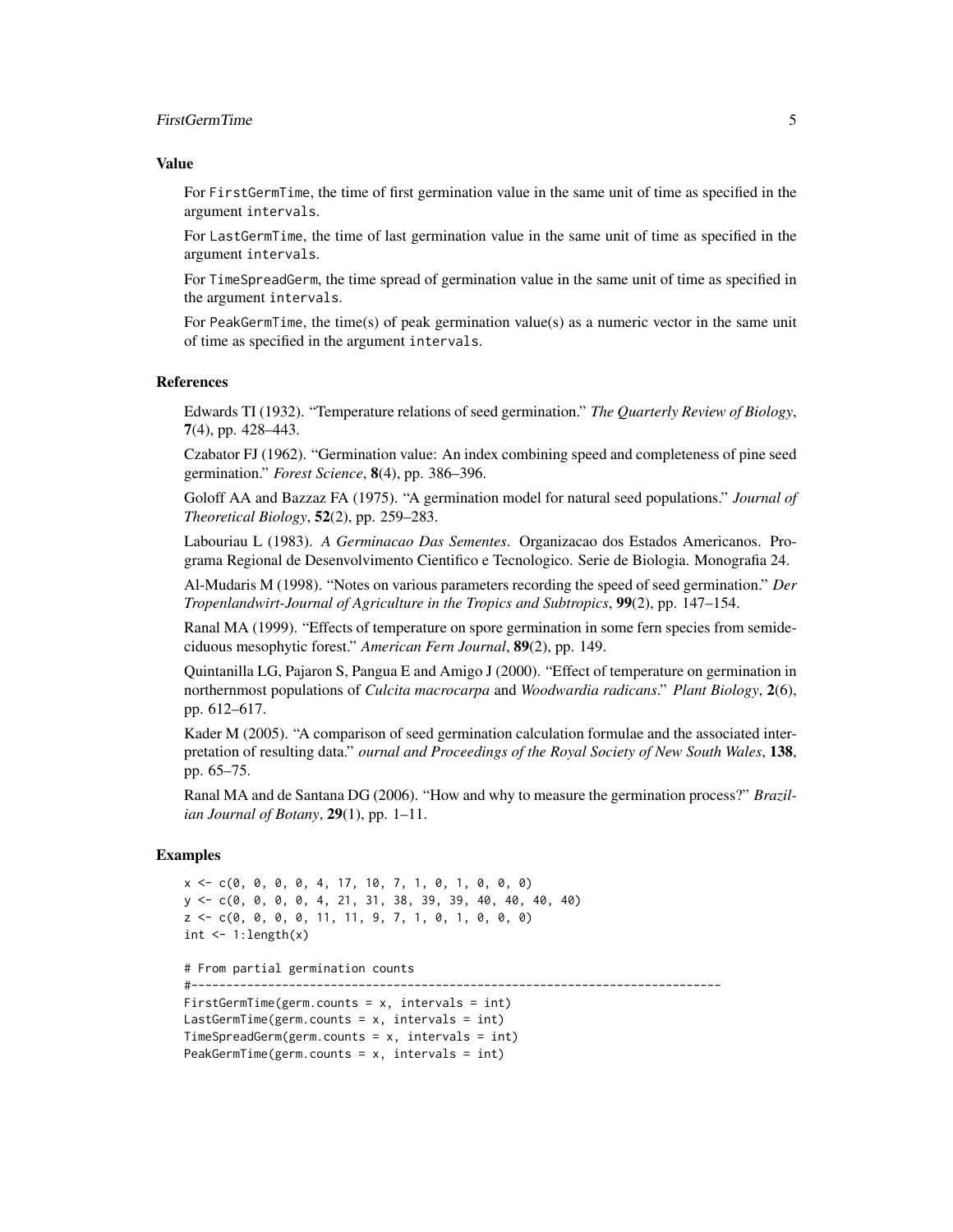```
# For multiple peak germination times
PeakGermTime(germ.counts = z, intervals = int)
# From cumulative germination counts
#----------------------------------------------------------------------------
FirstGermTime(germ.counts = y, intervals = int, partial = FALSE)
LastGermTime(germ.counts = y, intervals = int, partial = FALSE)
TimeSpreadGerm(germ.counts = y, intervals = int, partial = FALSE)
PeakGermTime(germ.counts = y, intervals = int, partial = FALSE)
# For multiple peak germination time
PeakGermTime(germ.counts = cumsum(z), intervals = int, partial = FALSE)
```
FourPHFfit *Fit four-parameter hill function*

#### Description

Fit a four-parameter hill function (El-Kassaby, et al. 2008) to cumulative germination count data and compute the associated parameters.

#### Usage

```
FourPHFfit(germ.counts, intervals, total.seeds, partial = TRUE,
  fix.y0 = TRUE, fix.a = TRUE, tmax, xp = c(10, 60), umin = 10,
  umax = 90, tries = 3, limits = TRUE, plotlabels = TRUE)
```
#### Arguments

| germ.counts | Germination counts at each time interval. Can be partial or cumulative as speci-<br>fied in the argument partial.                     |
|-------------|---------------------------------------------------------------------------------------------------------------------------------------|
| intervals   | The time intervals.                                                                                                                   |
| total.seeds | Total number of seeds.                                                                                                                |
| partial     | logical. If TRUE, germ. counts is considered as partial and if FALSE, it is consid-<br>ered as cumulative. Default is TRUE.           |
| fix.y0      | Force the intercept of the y axis through 0.                                                                                          |
| fix.a       | Fix a as the actual maximum germination percentage at the end of the experi-<br>ment.                                                 |
| tmax        | The time up to which AUC is to be computed.                                                                                           |
| xp          | Germination percentage value(s) for which the corresponding time is to be com-<br>puted as a numeric vector. Default is $c(10, 60)$ . |
| umin        | The minimum germination percentage value for computing uniformity. Default<br>is 10. Seed Details.                                    |
| umax        | The maximum germination percentage value for computing uniformity. Default<br>is 90. Seed Details.                                    |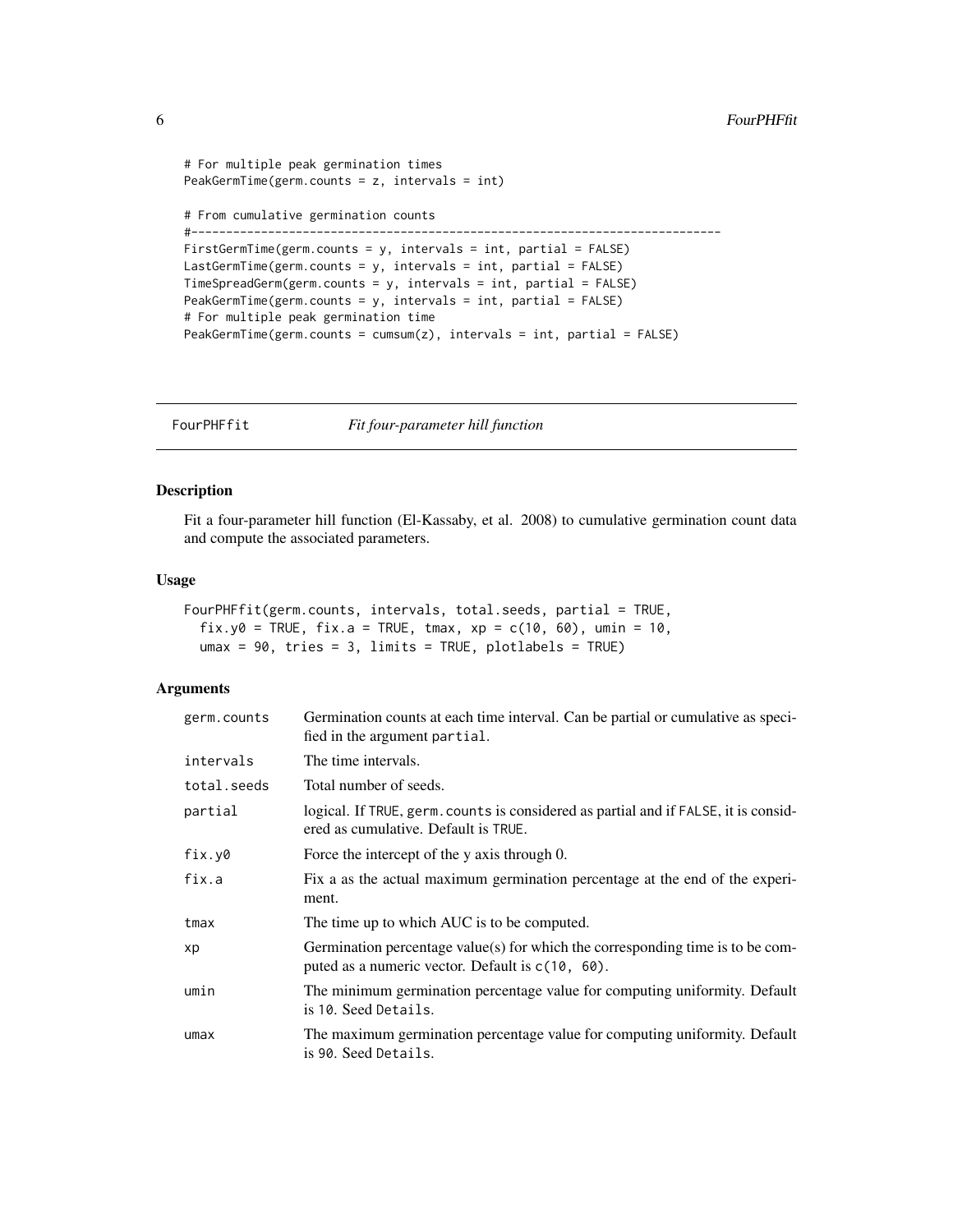| tries      | The number of tries to be attempted to fit the curve. Default is 3.                                                                                                                         |
|------------|---------------------------------------------------------------------------------------------------------------------------------------------------------------------------------------------|
| limits     | logical. If TRUE, set the limits of y axis (germination percentage) between 0 and<br>100 in the germination curve plot. If FALSE, limits are set according to the data.<br>Default is TRUE. |
| plotlabels | logical. If TRUE, adds labels to the germination curve plot. Default is TRUE.                                                                                                               |

#### Details

The cumulative germination count data of a seed lot can be modelled to fit a four-parameter hill function defined as follows (El-Kassaby, et al. 2008):

$$
y = y_0 + \frac{ax^b}{c^b + x^b}
$$

Where, y is the cumulative germination percentage at time  $x, y_0$  is the intercept on the y axis, a is the asymptote, or maximum cumulative germination percentage, which is equivalent to germination capacity,  $b$  is a mathematical parameter controlling the shape and steepness of the germination curve (the larger the  $b$  parameter, the steeper the rise toward the asymptote  $a$ , and the shorter the time between germination onset and maximum germination) and  $c$  is the "half-maximal activation level" and represents the time required for 50% of viable seeds to germinate (c is equivalent to the germination speed).

Once this function is fitted to the curve, FourPHFfit computes the time to 50% germination of total seeds (t50.total) or viable seeds (t50.Germinated). Similarly the time at any percentage of germination (in terms of both total and viable seeds) as specified in argument xp can be computed.

The time at germination onset  $(lag)$  can be computed as follows:

$$
lag = b \sqrt{\frac{-y_0 c^b}{a + y_0}}
$$

The value  $D_{lag-50}$  is defined as the duration between the time at germination onset (lag) and that at 50% germination  $(c)$ .

The time interval between the percentages of viable seeds specified in the arguments umin and umin to germinate is computed as uniformity $(U_{t_{max}-t_{min}})$ .

$$
U_{t_{max}-t_{min}} = t_{max} - t_{min}
$$

The partial derivative of the four-parameter hill function gives the instantaneous rate of germination (s) as follows:

$$
s = \frac{\partial y}{\partial x} = \frac{abc^b x^{b-1}}{(c^b + x^b)^2}
$$

From this function for instantaneous rate of germination, the time at maximum germination rate  $(TMGR)$  can be estimated as follows:

$$
TMGR = b\sqrt{\frac{c^b(b-1)}{b+1}}
$$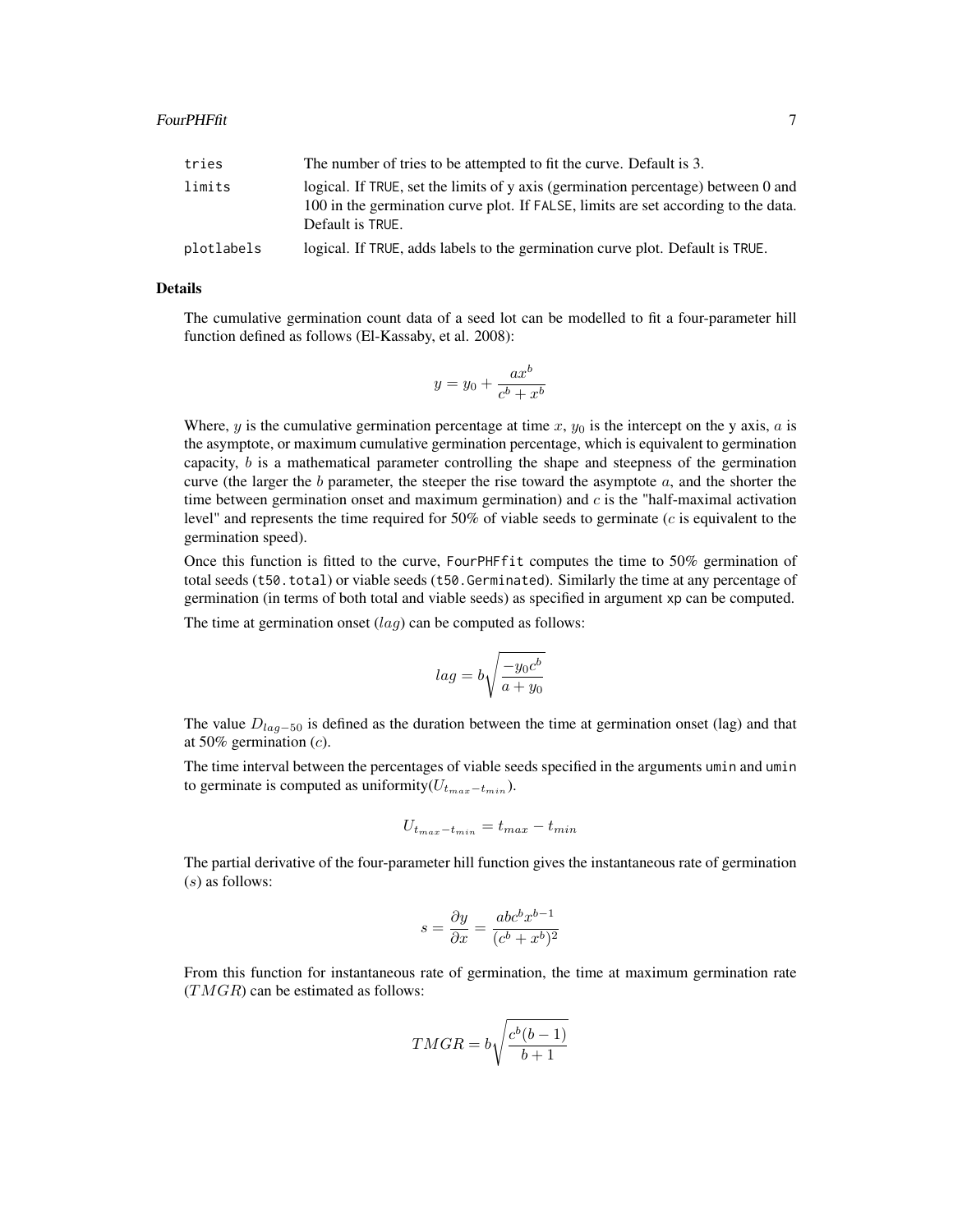TMGR represents the point in time when the instantaneous rate of germination starts to decline.

The area under the curve  $(AUC)$  is obtained by integration of the fitted curve between time 0 and time specified in the argument 'tmax'.

Integration of the fitted curve gives the value of mean germination time  $(MGT)$  and the skewness of the germination curve is computed as the ratio of MGT and the time for 50% of viable seeds to germinate  $(t_{50})$ .

$$
Skewness = \frac{MGT}{t_{50}}
$$

FourPHFfit plots the cumulative germination curve (FPHF curve) and the rate of germination curve (RoG curve) with different parameters annotated (if argument plotlabels is specified as TRUE).

If final germination percentage is less than 10%, a warning is given, as the results may not be informative.

#### Value

A list with the following components:

| Parameters     | A data.frame of parameter estimates, standard errors and p value.                                                                                                                           |
|----------------|---------------------------------------------------------------------------------------------------------------------------------------------------------------------------------------------|
| Fit            | A one-row data frame with estimates of model fitness such as log likelyhoods,<br>Akaike Information Criterion, Bayesian Information Criterion, deviance and<br>residual degrees of freedom. |
| a              | The asymptote or the maximum cumulative germination percentage.                                                                                                                             |
| b              | The mathematical parameter controlling the shape and steepness of the germi-<br>nation curve.                                                                                               |
| c              | The half-maximal activation level                                                                                                                                                           |
| y0             | The intercept on the y axis.                                                                                                                                                                |
| lag            | Time at germination onset                                                                                                                                                                   |
| Dlag50         | duration between the time at germination onset (lag) and that at 50% germina-<br>tion.                                                                                                      |
| t50.total      | time required for 50% of total seeds to germinate.                                                                                                                                          |
| txp.total      | time required for $x\%$ (as specified in argument $xp$ ) of total seeds to germinate.                                                                                                       |
|                | t50. Germinated time required for 50% of viable/germinated seeds to germinate.                                                                                                              |
| txp.Germinated | time required for $x\%$ (as specified in argument xp) of viable/germinated seeds<br>to germinate.                                                                                           |
| Uniformity     | Time interval between $\text{umin}\%$ and $\text{umax}\%$ of viable seeds to germinate.                                                                                                     |
| <b>TMGR</b>    | Time at maximum germination rate.                                                                                                                                                           |
| <b>AUC</b>     | The estimate of area under the curve.                                                                                                                                                       |
| <b>MGT</b>     | Mean germination time                                                                                                                                                                       |
| Skewness       | Skewness of mean germination time                                                                                                                                                           |
| msg            | The message from nls.lm                                                                                                                                                                     |
| isConv         | Logical value indicating whether convergence was achieved.                                                                                                                                  |
| plot           | The plot of the cumulative germination curve as an object of class ggplot.                                                                                                                  |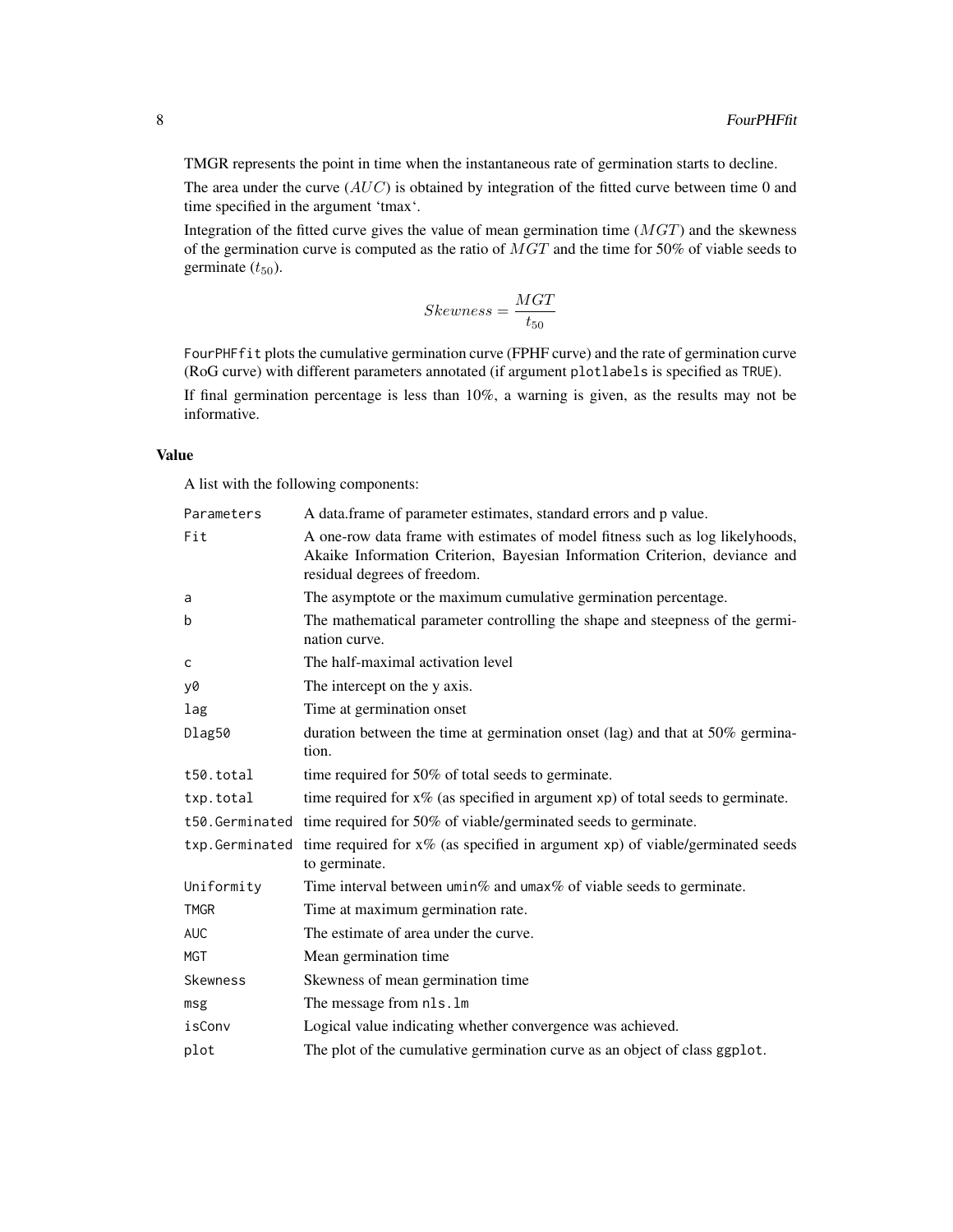#### <span id="page-8-0"></span>GermPercent 9

#### References

El-Kassaby YA, Moss I, Kolotelo D and Stoehr M (2008). "Seed germination: Mathematical representation and parameters extraction." *Forest Science*, 54(2), pp. 220–227.

#### Examples

```
x <- c(0, 0, 0, 0, 4, 17, 10, 7, 1, 0, 1, 0, 0, 0)
y <- c(0, 0, 0, 0, 4, 21, 31, 38, 39, 39, 40, 40, 40, 40)
int \leq -1: length(x)
total.seeds = 50
# From partial germination counts
#----------------------------------------------------------------------------
FourPHFfit(germ.counts = x, intervals = int, total.seeds = 50, tmax = 20)
# From cumulative germination counts
#----------------------------------------------------------------------------
FourPHFfit(germ.counts = y, intervals = int, total.seeds = 50, tmax = 20,
partial = FALSE)
```
<span id="page-8-1"></span>

| GermPercent | <i>Germination percentage</i> |
|-------------|-------------------------------|
|-------------|-------------------------------|

#### Description

Compute the germination percentage or germinability.

#### Usage

```
GermPercent(germinated.seeds, germ.counts, total.seeds, partial = TRUE)
```
#### Arguments

germinated.seeds

|             | Number of germinated seeds                                                                                                  |
|-------------|-----------------------------------------------------------------------------------------------------------------------------|
| germ.counts | Germination counts at each time interval. Can be partial or cumulative as speci-<br>fied in the argument partial.           |
| total.seeds | Total number of seeds.                                                                                                      |
| partial     | logical. If TRUE, germ, counts is considered as partial and if FALSE, it is consid-<br>ered as cumulative. Default is TRUE. |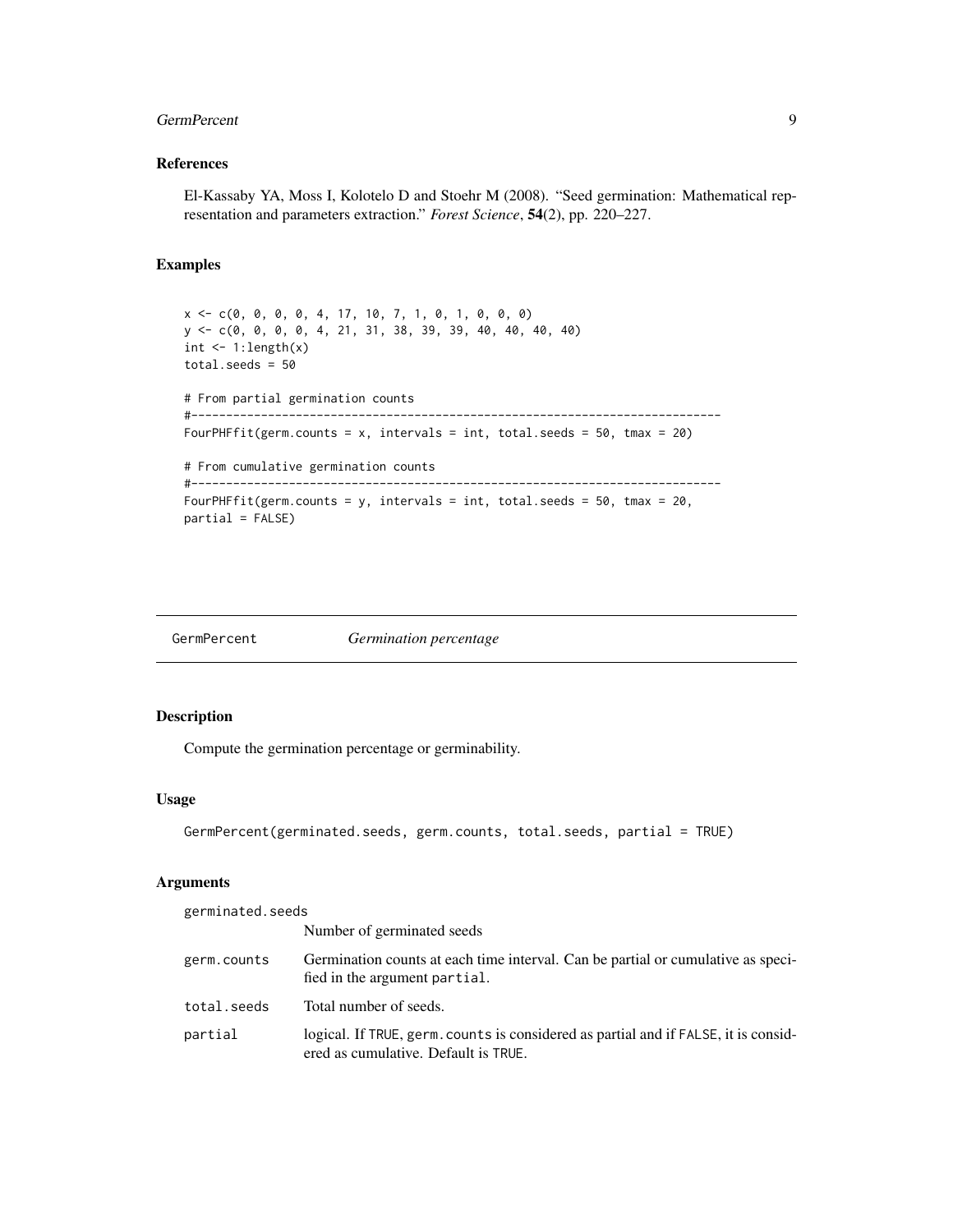<span id="page-9-0"></span>Germination percentage is computed as follows:

$$
GP = \frac{N_g}{N_t} \times 100
$$

Where,  $N_q$  is the number of germinated seeds and  $N_t$  is the total number of seeds.

The value of  $N_g$  can be either specified using the argument germinated. seeds or is computed from the germ.counts argument.

#### Value

The germination percentage (%) value.

#### References

ISTA (2015). "Chapter 5: The germination test." *International Rules for Seed Testing. International Seed Testing Association, Zurich, Switzerland.*, 2015, pp. i–5–56. [https://doi.org/10.15258/](https://doi.org/10.15258/istarules.2015.05) [istarules.2015.05](https://doi.org/10.15258/istarules.2015.05).

#### Examples

```
x <- c(0, 0, 0, 0, 4, 17, 10, 7, 1, 0, 1, 0, 0, 0)
y <- c(0, 0, 0, 0, 4, 21, 31, 38, 39, 39, 40, 40, 40, 40)
# From partial germination counts
GermPercent(germ.counts = x, total.seeds = 50)
# From cumulative germination counts
GermPercent(germ.counts = y, total.seeds = 50, partial = FALSE)
# From number of germinated seeds
```
GermSpeed *Speed of germination*

GermPercent(germinated.seeds = 40, total.seeds = 50)

#### Description

Compute the following metrics:

- GermSpeed Speed of germination or Germination rate index or Index of velocity of germination or Germination index (Kendrick and Frankland, 1969; AOSA, 1983)
- GermSpeedAccumulated Speed of accumulated germination (Bradbeer, 1988; Wardle et al., 1991; Haugland and Brandsaeter, 1996; Santana and Ranal, 2004)

GermSpeedCorrected Corrected speed of germination or Corrected germination rate index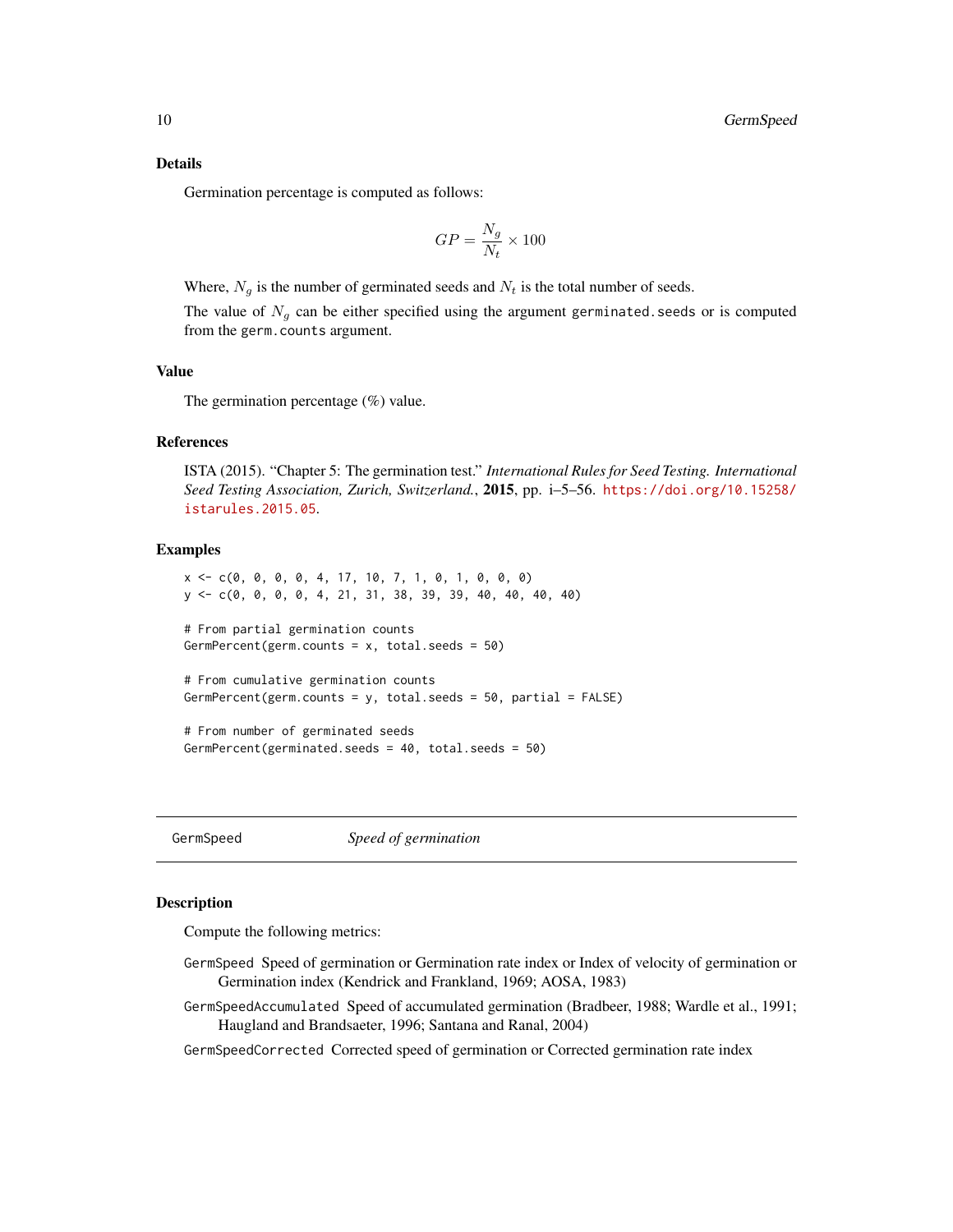#### GermSpeed 11

#### Usage

```
GermSpeed(germ.counts, intervals, partial = TRUE)
GermSpeedAccumulated(germ.counts, intervals, partial = TRUE)
GermSpeedCorrected(germ.counts, intervals, partial = TRUE, total.seeds)
```
#### Arguments

| germ.counts | Germination counts at each time interval. Can be partial or cumulative as speci-<br>fied in the argument partial.           |
|-------------|-----------------------------------------------------------------------------------------------------------------------------|
| intervals   | The time intervals.                                                                                                         |
| partial     | logical. If TRUE, germ. counts is considered as partial and if FALSE, it is consid-<br>ered as cumulative. Default is TRUE. |
| total.seeds | Total number of seeds.                                                                                                      |

#### Details

GermSpeed computes the speed of germination according to the following formula (Throneberry and Smith, 1955; Maguire, 1962; Kendrick and Frankland, 1969; AOSA, 1983; Khandakar and Bradbeer, 1983; Bradbeer, 1988; Wardle et al., 1991).

$$
S = \frac{N_1}{T_1} + \frac{N_2}{T_2} + \frac{N_3}{T_3} + \dots + \frac{N_n}{T_n}
$$

Where,  $N_1, N_2, N_3, \cdots, N_n$  are the number of germinated seeds observed at time (days or hours)  $T_1, T_2, T_3, \dots, T_n$  after sowing. (Not accumulated/cumulative number, but the number of seeds that germinated at the specific time).

Speed of germination expresses the rate of germination in terms of the total number of seeds that germinate in a time interval. Higher values indicate greater and faster germination. This is useful for comparisons only when samples or treatments possess similar germinabilities. This is overcome by using the corrected speed of germination.

GermSpeedCorrected computes the corrected speed of germination as follows (Evetts and Burnside, 1972).

$$
S_{corrected} = \frac{S}{FGP}
$$

Where,  $FGP$  is the final germination percentage or germinability.

GermSpeedAccumulated computes the speed of accumulated germination as follows (Bradbeer, 1988; Wardle et al., 1991; Haugland and Brandsaeter, 1996; Santana and Ranal, 2004).

$$
S_{accumulated} = \frac{N_1}{T_1} + \frac{N_1 + N_2}{T_2} + \frac{N_1 + N_2 + N_3}{T_3} + \dots + \frac{N_1 + N_2 + \dots + N_n}{T_n}
$$

Where,  $N_1, N_2, N_3, \dots, N_n$  are the number of germinated seeds observed at time (days or hours)  $T_1, T_2, T_3, \cdots, T_n$  after sowing. (Not accumulated/cumulative number, but the number of seeds that germinated at the specific time).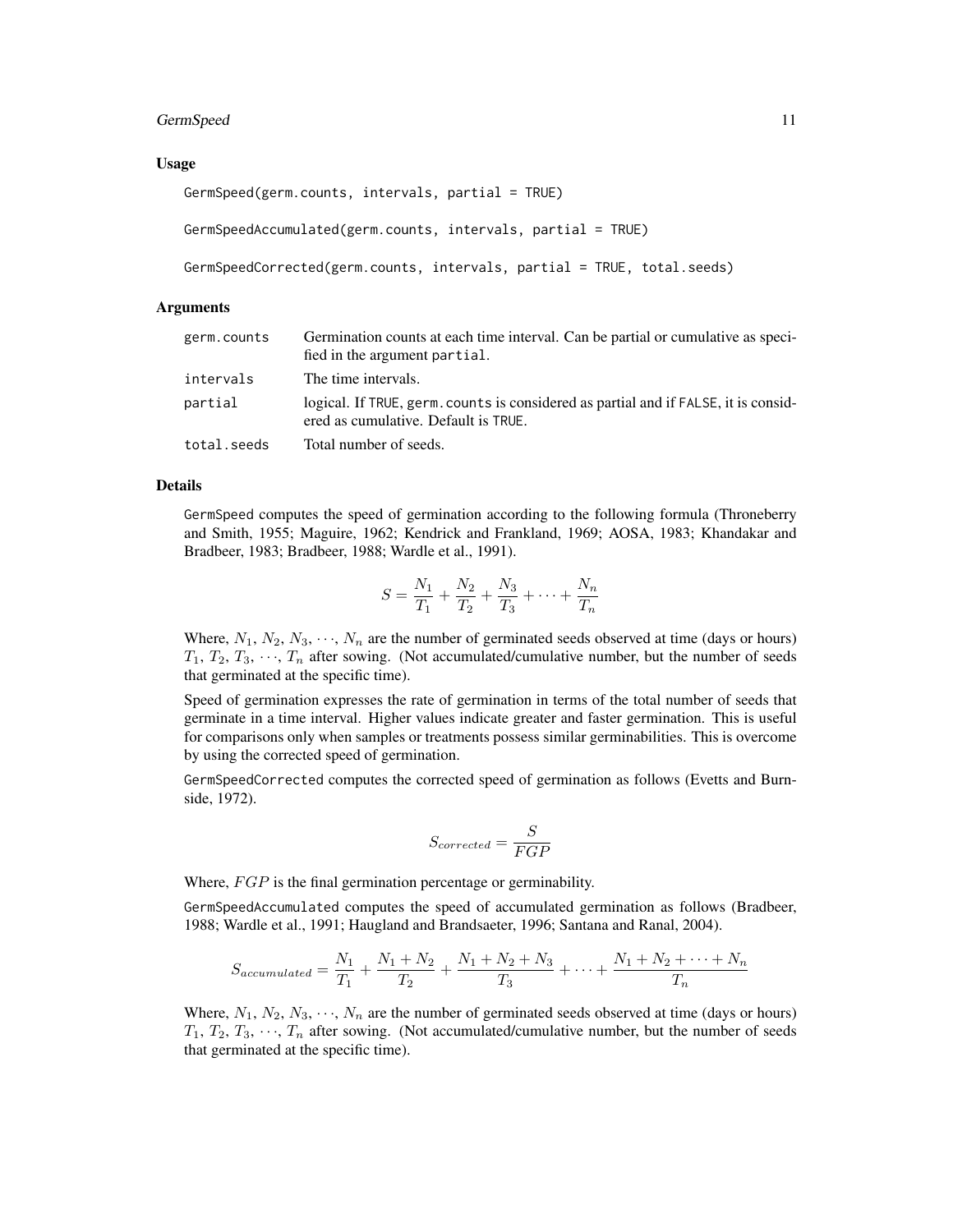#### Value

For GermSpeed, the value of germination speed as %  $time^{-1}$ .

For GermSpeedAccumulated, the value of accumulated germination speed as  $\%$   $\mathrm{time}^{-1}.$ 

For GermSpeedCorrected, the corrected speed of germination.

#### References

Throneberry GO and Smith FG (1955). "Relation of respiratory and enzymatic activity to corn seed viability." *Plant Physiology*, 30(4), pp. 337–343.

Maguire JD (1962). "Speed of germination - Aid in selection and evaluation for seedling emergence and vigor." *Crop Science*, 2(2), pp. 176–177.

Kendrick RE and Frankland B (1969). "Photocontrol of germination in *Amaranthus caudatus*." *Planta*, 85(4), pp. 326–339.

Evetts LL and Burnside OC (1972). "Germination and seedling development of common milkweed and other species." *Weed Science*, 20(4), pp. 371–378.

Khandakar A and Bradbeer J (1983). "Jute seed quality." *Bangladesh Agricultural Research Council, Dhaka*.

Bradbeer JW (1988). *Seed Dormancy and Germination*. Blackie, Glasgow and London. [www.](www.springer.com/in/book/9780216916364) [springer.com/in/book/9780216916364](www.springer.com/in/book/9780216916364).

Wardle D, Ahmed M and Nicholson KS (1991). "Allelopathic influence of nodding thistle (*Carduus nutans* L.) seeds on germination and radicle growth of pasture plants." *New Zealand Journal of Agricultural Research*, 34(2), pp. 185–191.

Haugland E and Brandsaeter LO (1996). "Experiments on bioassay sensitivity in the study of allelopathy." *Journal of Chemical Ecology*, 22(10), pp. 1845–1859.

de Santana D and Ranal MA (2004). *Analise Da Germinacao: Um Enfoque Estatistico*. Universidade de Brasilia, Brasilia.

#### Examples

```
x \leq -c(0, 0, 0, 0, 4, 17, 10, 7, 1, 0, 1, 0, 0, 0)y <- c(0, 0, 0, 0, 4, 21, 31, 38, 39, 39, 40, 40, 40, 40)
int \leq -1: length(x)# From partial germination counts
#----------------------------------------------------------------------------
GermSpeed(germ.counts = x, intervals = int)
GermSpeedAccumulated(germ.counts = x, intervals = int)
GermSpeedCorrected(germ.counts = x, intervals = int, total.seeds = 50)
# From cumulative germination counts
#----------------------------------------------------------------------------
GermSpeed(germ.counts = y, intervals = int, partial = FALSE)
GermSpeedAccumulated(germ.counts = y, intervals = int, partial = FALSE)
GermSpeedCorrected(germ.counts = y, intervals = int,
                   partial = FALSE, total.seeds = 50)
```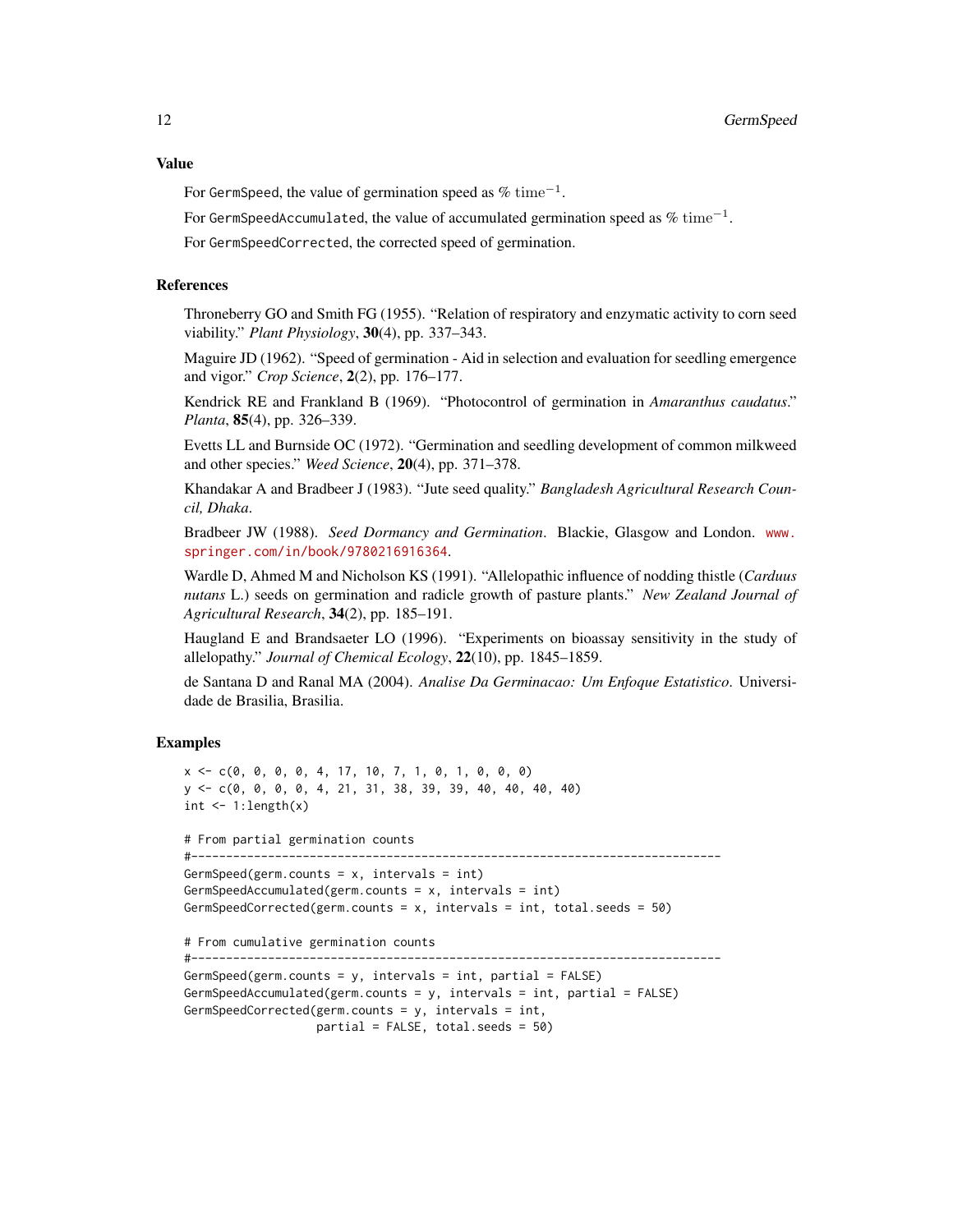<span id="page-12-1"></span><span id="page-12-0"></span>

#### Description

Compute the following metrics:

GermSynchrony Synchrony of germination  $(Z \text{ index})$ .

GermUncertainty Synchronization index  $(\overline{E})$  or Uncertainty of the germination process  $(U)$  or Informational entropy  $(H)$ .

#### Usage

```
GermSynchrony(germ.counts, intervals, partial = TRUE)
```

```
GermUncertainty(germ.counts, intervals, partial = TRUE)
```
#### Arguments

| germ.counts | Germination counts at each time interval. Can be partial or cumulative as speci-<br>fied in the argument partial.           |
|-------------|-----------------------------------------------------------------------------------------------------------------------------|
| intervals   | The time intervals.                                                                                                         |
| partial     | logical. If TRUE, germ, counts is considered as partial and if FALSE, it is consid-<br>ered as cumulative. Default is TRUE. |

#### Details

GermSynchrony computes the value of synchrony of germination  $(Z \text{ index})$  as follows (Primack, 1980; Ranal and Santana, 2006).

$$
Z = \frac{\sum_{i=1}^{k} C_{N_i,2}}{C_{\Sigma N_i,2}}
$$

Where,  $C_{N_i,2}$  is the partial combination of the two germinated seeds from among  $N_i$ , the number of seeds germinated on the *i*th time (estimated as  $C_{N_i,2} = \frac{Ni(N_i-1)}{2}$  $\frac{(v_i-1)}{2}$ ) and  $C_{\Sigma N_i,2}$  is the partial combination of the two germinated seeds from among the total number of seeds germinated at the final count, assuming that all seeds that germinated did so simultaneously.

GermUncertainty computes the value of synchronization index  $(\overline{E})$  or uncertainty of the germination process  $(U)$  or informational entropy  $(H)$  as follows (Shannon, 1948; Labouriau and Valadares, 1976; Labouriau 1983).

$$
\overline{E} = -\sum_{i=1}^{k} f_i \log_2 f_i
$$

Where,  $f_i$  is the relative frequency of germination (estimated as  $f_i = \frac{N_i}{\sum_{i=1}^k N_i}$ ),  $N_i$  is the number of seeds germinated on the *i*th time and  $k$  is the last day of observation.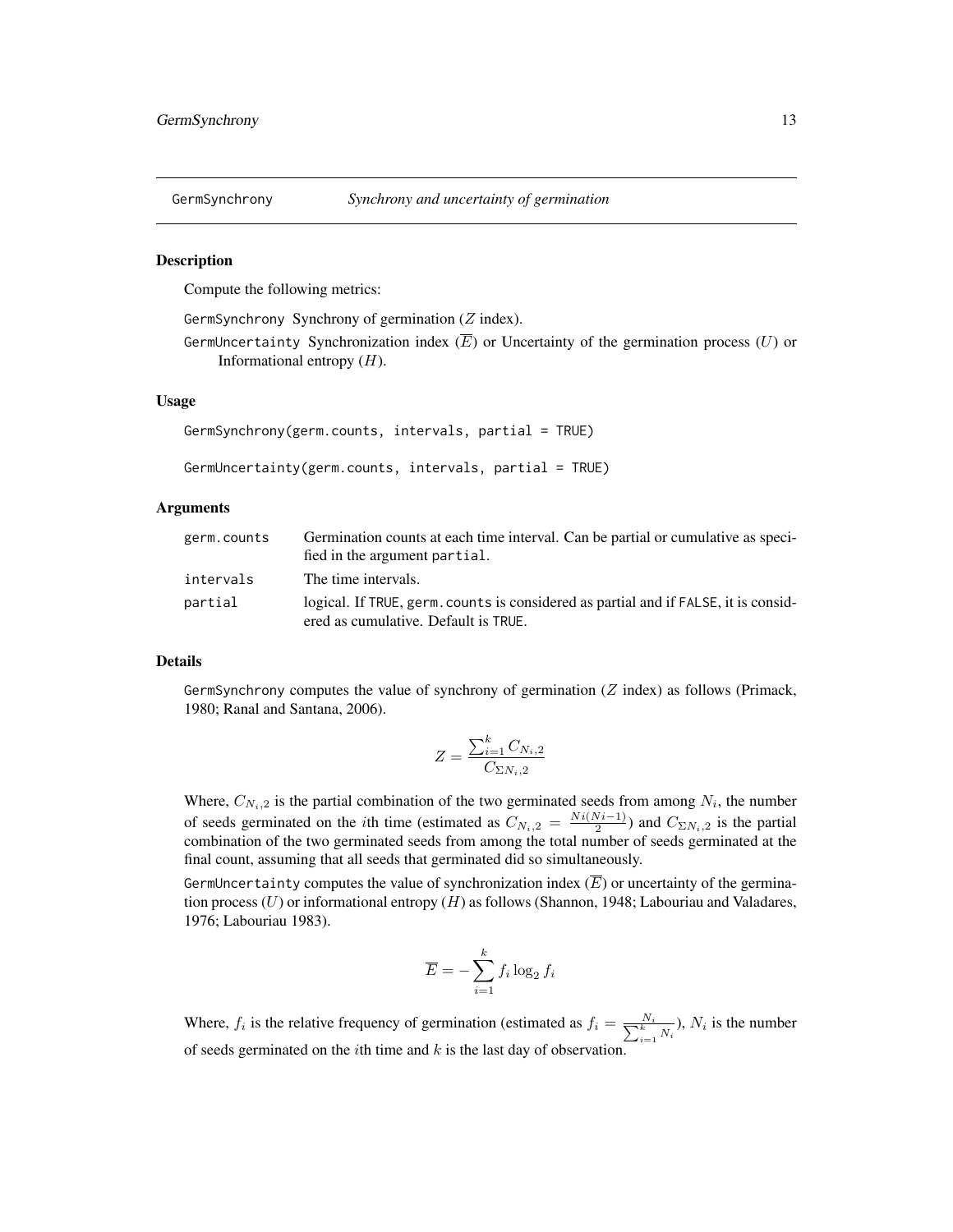#### <span id="page-13-0"></span>Value

For GermUncertainty, the value of uncertainty of germination process.

For GermSynchrony, the value of synchrony of germination.

#### References

Shannon CE (1948). "A mathematical theory of communication." *Bell System Technical Journal*, 27(3), pp. 379–423.

Labouriau L and Viladares M (1976). "On the germination of seeds of *Calotropis procera* (Ait.) Ait. f." *Anais da Academia Brasileira de Ciencias*, 48(263-284).

Labouriau L (1983). "Uma nova linha de pesquisa na fisiologia da germinacao das sementes." *Anais do XXXIV Congresso Nacional de Botanica. SBB, Porto Alegre*, pp. 11–50.

Primack RB (1985). "Longevity of individual flowers." *Annual Review of Ecology and Systematics*, 16(1), pp. 15–37.

Ranal MA and de Santana DG (2006). "How and why to measure the germination process?" *Brazilian Journal of Botany*, 29(1), pp. 1–11.

#### See Also

[CUGerm](#page-1-1)

#### Examples

```
x <- c(0, 0, 0, 0, 4, 17, 10, 7, 1, 0, 1, 0, 0, 0)
y <- c(0, 0, 0, 0, 4, 21, 31, 38, 39, 39, 40, 40, 40, 40)
int \leftarrow 1:length(x)
```

```
# From partial germination counts
#----------------------------------------------------------------------------
```

```
GermSynchrony(germ.counts = x, intervals = int)
GermUncertainty(germ.counts = x, intervals = int)
```
# From cumulative germination counts #----------------------------------------------------------------------------

```
GermSynchrony(germ.counts = y, intervals = int, partial = FALSE)
```
GermUncertainty(germ.counts =  $y$ , intervals = int, partial = FALSE)

GermValue *Peak value and germination value*

#### Description

Compute the peak value (Czabator, 1962) and germination value (Czabator, 1962; Djavanshir and Pourbeik, 1976).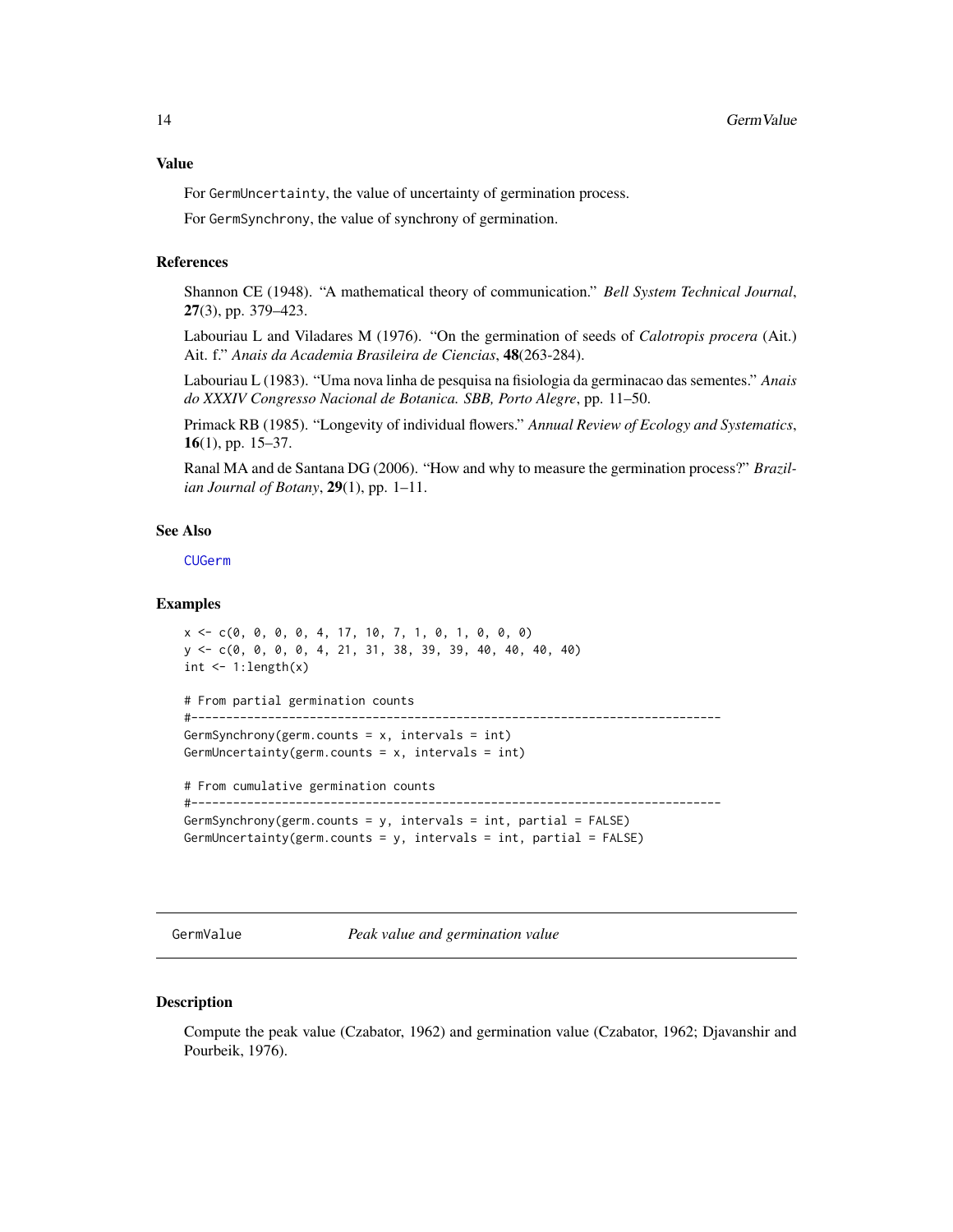#### GermValue 15

#### Usage

```
PeakValue(germ.counts, intervals, total.seeds, partial = TRUE)
GermValue(germ.counts, intervals, total.seeds, partial = TRUE,
```

```
method = c("czabator", "dp"), k = 10)
```
#### Arguments

| germ.counts | Germination counts at each time interval. Can be partial or cumulative as speci-<br>fied in the argument partial.           |
|-------------|-----------------------------------------------------------------------------------------------------------------------------|
| intervals   | The time intervals.                                                                                                         |
| total.seeds | Total number of seeds.                                                                                                      |
| partial     | logical. If TRUE, germ. counts is considered as partial and if FALSE, it is consid-<br>ered as cumulative. Default is TRUE. |
| method      | The method for computing germination value. Either "czabator" or "dp".                                                      |
| k           | Constant (See <b>Details</b> ). Default is 10.                                                                              |

#### Details

Peak value  $(PV)$  is the maximum quotient obtained by dividing successive cumulative germination values by the relevant incubation time (Czabator, 1962). It represents the mean daily germination of the most vigorous component of the seed lot, and is a mathematical expression of the break, or shoulder, of a typical sigmoid germination curve (Djavanshir and Pourbeik, 1976).

For daily germination counts, germination value  $(GV)$  is computed as follows (Czabator, 1962).

$$
GV=PV\times MDG
$$

Where,  $PV$  is the peak value and  $MDG$  is the mean daily germination percentage.

GV can also be computed for other time intervals of successive germination counts, by replacing  $MDG$  with the mean germination percentage per unit time  $(\overline{GP})$ .

A new estimation of germination value was given by Djavanshir and Pourbeik (1976) as follows:

$$
GV=\frac{\sum DGS}{N}\times GP\times k
$$

Where, DGS is the daily germination speed computed by dividing cumulative germination percentage by the number of days since the beginning of the test,  $N$  is the frequency or number of DGS calculated during the test,  $GP$  is the germination percentage expressed over 100 and k is a constant.

The value of k is decided on the basis of average daily speed of germination ( $\frac{\sum_{DGS}}{N}$  $\frac{B \cos \theta}{N}$ ). If it is less than 10, then k value of 10 can be used and if it is more than 10, then value of  $\overline{7}$  or 8 can be used for k.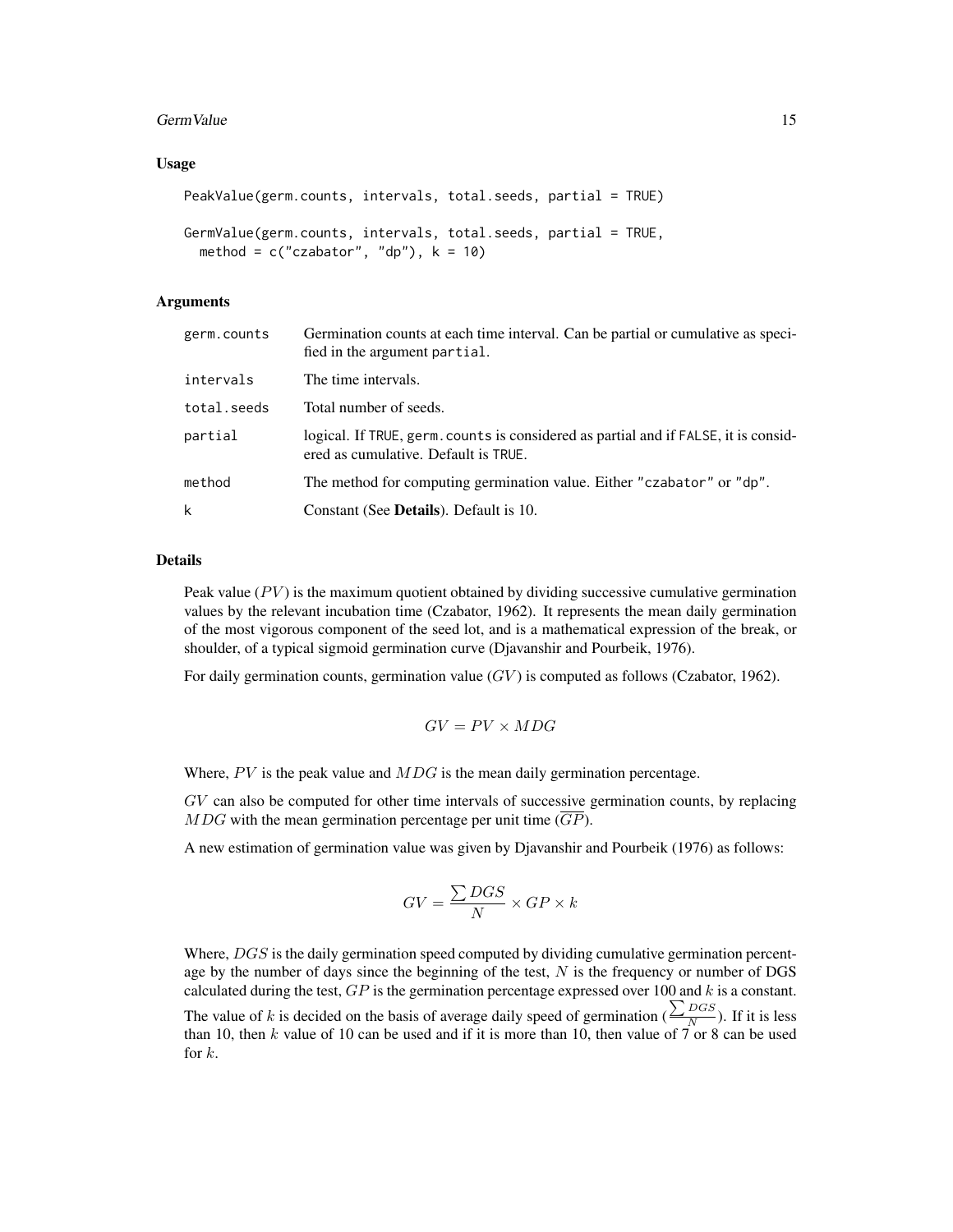#### <span id="page-15-0"></span>Value

A list with the following components:

| Germination Value |                                             |  |
|-------------------|---------------------------------------------|--|
|                   | The germination value                       |  |
| Calculations      | The data frame of calculations.             |  |
| testend           | The end of test value (Only for method dp). |  |

#### **References**

Czabator FJ (1962). "Germination value: An index combining speed and completeness of pine seed germination." *Forest Science*, 8(4), pp. 386–396.

Khamassi K, Harbaoui K, Silva Td, A J and Jeddi FB (2013). "Optimal germination temperature assessed by indices and models in field bean (*Vicia faba* L. var. *minor*)." *Agriculturae Conspectus Scientificus*, 78(2), pp. 131–136. <https://hrcak.srce.hr/104663>.

#### Examples

```
x <- c(0, 0, 34, 40, 21, 10, 4, 5, 3, 5, 8, 7, 7, 6, 6, 4, 0, 2, 0, 2)
y <- c(0, 0, 34, 74, 95, 105, 109, 114, 117, 122, 130, 137, 144, 150,
     156, 160, 160, 162, 162, 164)
int \leq -1: length(x)total.seeds = 200
# From partial germination counts
#----------------------------------------------------------------------------
PeakValue(germ.counts = x, intervals = int, total.seeds = 200)
GermValue(germ.counts = x, intervals = int, total.seeds = 200,
          method = "czabator")
GermValue(germ.counts = x, intervals = int, total.seeds = 200,
          method = "dp", k = 10# From cumulative germination counts
#----------------------------------------------------------------------------
PeakValue(germ.counts = y, interval = int, total.seeds = 200,
          partial = FALSE)
GermValue(germ.counts = y, intervals = int, total.seeds = 200,
          partial = FALSE, method = "czabator")
GermValue(germ.counts = y, intervals = int, total.seeds = 200,
          partial = FALSE, method = "dp", k = 10)
```
MeanGermPercent *Mean germination percentage and number of seeds per time interval*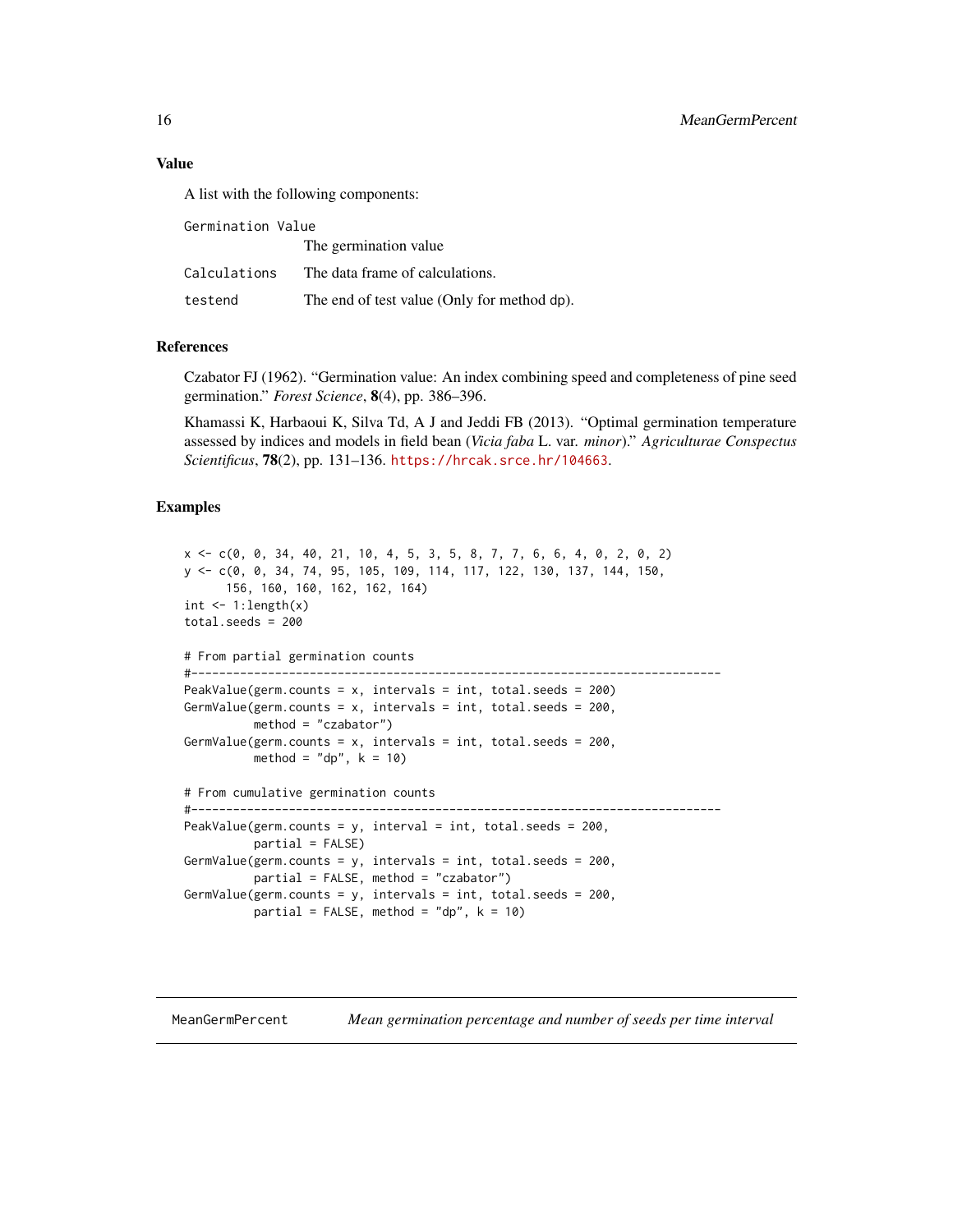#### Description

Compute the following metrics:

MeanGermPercent Mean/average germination percentage per unit time  $(\overline{GP})$ .

MeanGermNumber Number of seeds germinated per unit time  $(\overline{N})$ .

#### Usage

```
MeanGermPercent(germinated.seeds, germ.counts, total.seeds, intervals,
  partial = TRUE)
```
MeanGermNumber(germ.counts, intervals, partial = TRUE)

#### Arguments

germinated.seeds

|             | Number of germinated seeds                                                                                                  |
|-------------|-----------------------------------------------------------------------------------------------------------------------------|
| germ.counts | Germination counts at each time interval. Can be partial or cumulative as speci-<br>fied in the argument partial.           |
| total.seeds | Total number of seeds.                                                                                                      |
| intervals   | The time intervals.                                                                                                         |
| partial     | logical. If TRUE, germ, counts is considered as partial and if FALSE, it is consid-<br>ered as cumulative. Default is TRUE. |

#### Details

Mean germination percentage per unit time  $(\overline{GP})$  is computed as follows (Czabator, 1962).

$$
\overline{G} = \frac{GP}{T_n}
$$

Where,  $GP$  is the final germination percentage and  $T_n$  is the total number of intervals(e.g. days) required for final germination.

Mean number of seeds germinated per unit time  $(N)$  is computed as follows (Khamassi et al., 2013).

$$
\overline{N}=\frac{N_g}{T_n}
$$

Where,  $N_g$  is the number of germinated seeds and  $T_n$  is the total number of intervals (e.g. days) required for final germination.

#### Value

The value of mean germination percentage or mean number of seeds per time interval.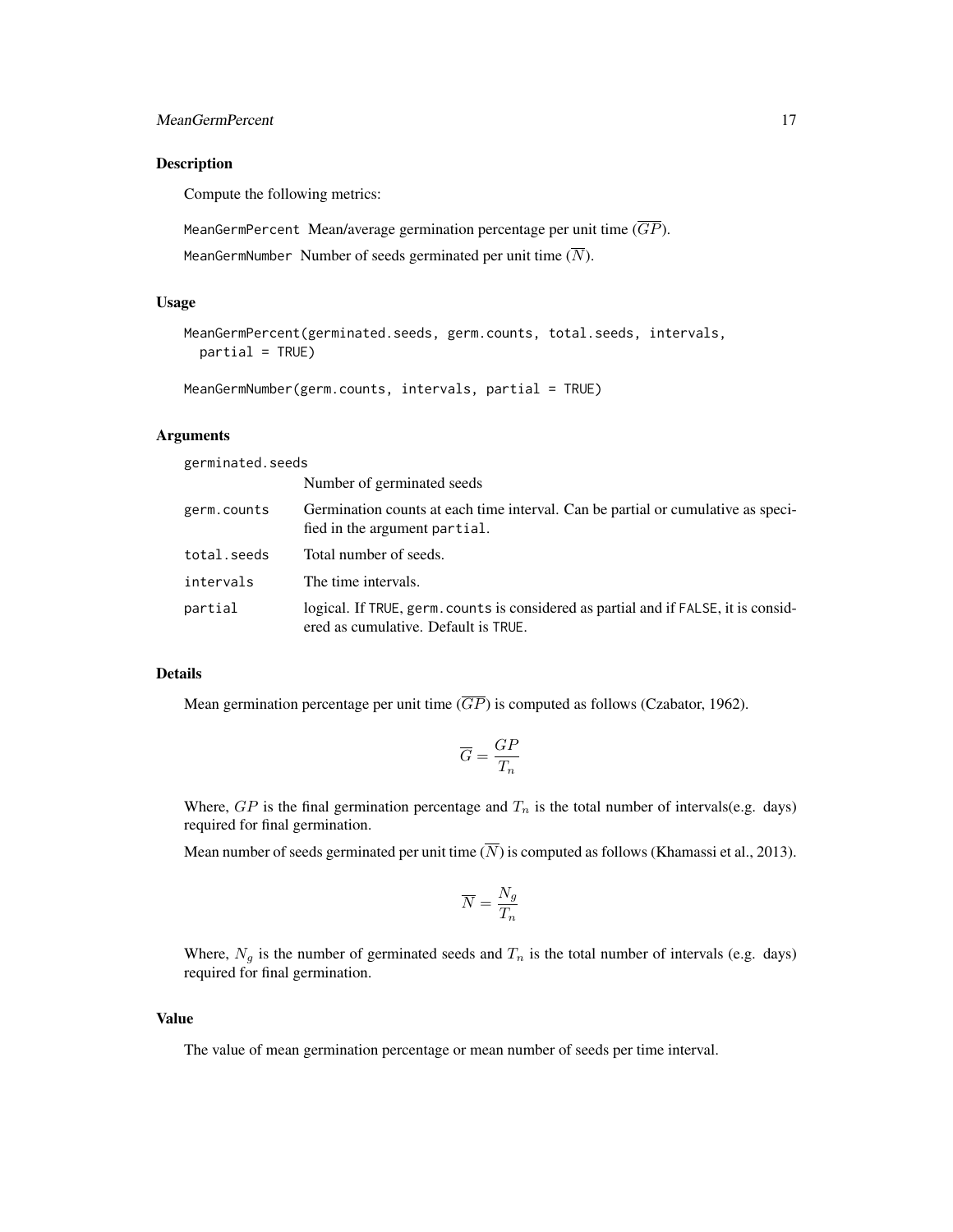#### <span id="page-17-0"></span>References

Czabator FJ (1962). "Germination value: An index combining speed and completeness of pine seed germination." *Forest Science*, 8(4), pp. 386–396.

Djavanshir K and Pourbeik H (1976). "Germination value-A new formula." *Silvae genetica*, 25(2), pp. 79–83.

#### See Also

**[GermPercent](#page-8-1)** 

#### **Examples**

```
x <- c(0, 0, 0, 0, 4, 17, 10, 7, 1, 0, 1, 0, 0, 0)
y <- c(0, 0, 0, 0, 4, 21, 31, 38, 39, 39, 40, 40, 40, 40)
int \leftarrow 1:length(x)
# From partial germination counts
#----------------------------------------------------------------------------
MeanGermPercent(germ.counts = x, total.seeds = 50, intervals = int)
MeanGermNumber(germ.counts = x, intervals = int)
# From cumulative germination counts
#----------------------------------------------------------------------------
MeanGermPercent(germ.counts = y, total.seeds = 50, intervals = int, partial = FALSE)
MeanGermNumber(germ.counts = y, intervals = int, partial = FALSE)
# From number of germinated seeds
#----------------------------------------------------------------------------
MeanGermPercent(germinated.seeds = 40, total.seeds = 50, intervals = int)
```
<span id="page-17-1"></span>MeanGermRate *Germination Rate*

#### Description

Compute the following metrics:

MeanGermRate Mean germination rate  $(\overline{V})$ .

VarGermRate Variance of germination rate  $(s_V^2)$ .

SEGermRate Standard error of germination rate ( $s_{\overline{V}}$ ).

CVG Coefficient of velocity/rate of germination or Kotowski's coefficient of velocity  $(CVG)$ .

GermRateRecip Germination rate as reciprocal of median time  $(v_{50})$ .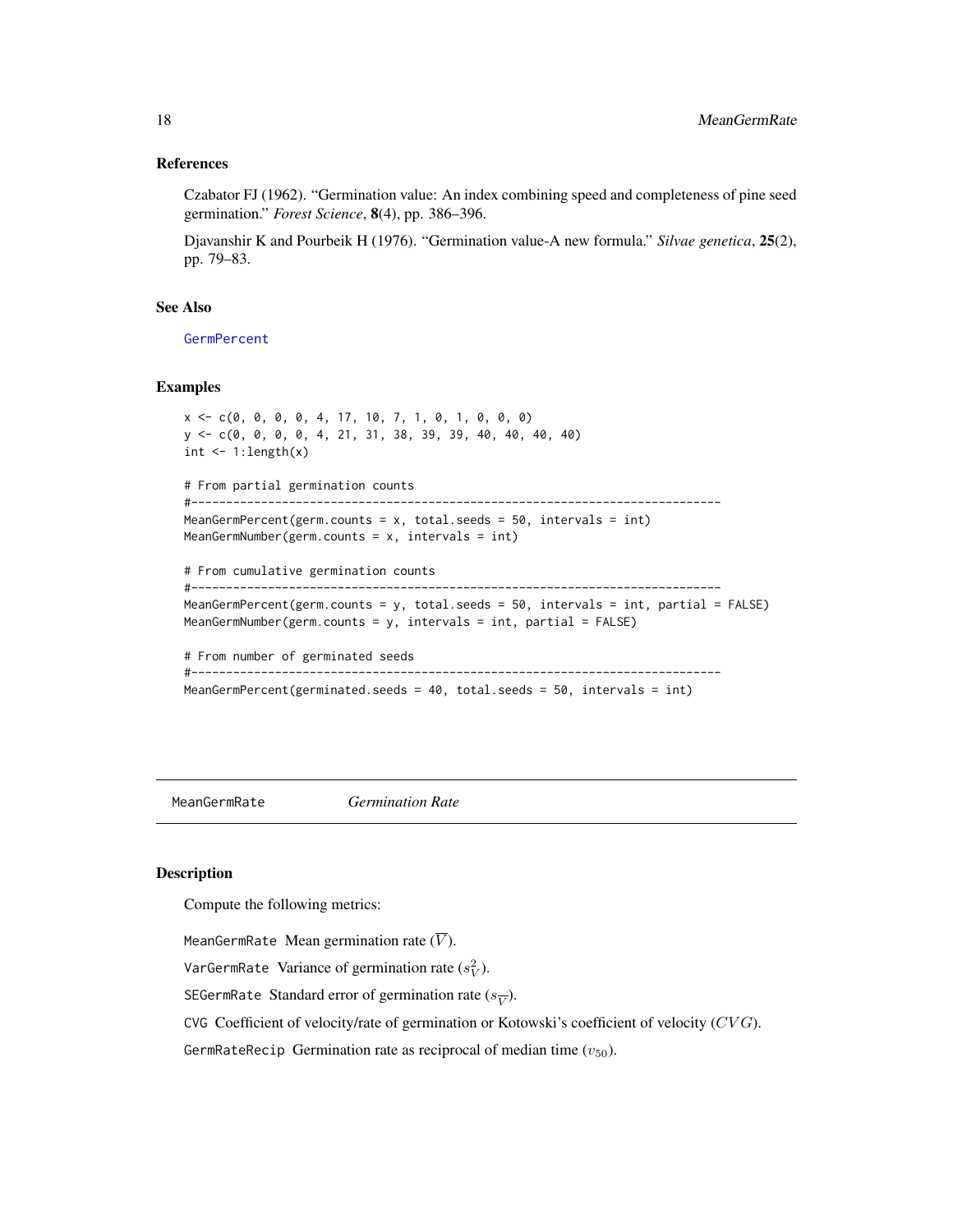#### MeanGermRate 19

#### Usage

MeanGermRate(germ.counts, intervals, partial = TRUE) CVG(germ.counts, intervals, partial = TRUE) VarGermRate(germ.counts, intervals, partial = TRUE) SEGermRate(germ.counts, intervals, partial = TRUE) GermRateRecip(germ.counts, intervals, partial = TRUE, method = c("coolbear",

#### Arguments

"farooq"))

| germ.counts | Germination counts at each time interval. Can be partial or cumulative as speci-<br>fied in the argument partial.           |
|-------------|-----------------------------------------------------------------------------------------------------------------------------|
| intervals   | The time intervals.                                                                                                         |
| partial     | logical. If TRUE, germ. counts is considered as partial and if FALSE, it is consid-<br>ered as cumulative. Default is TRUE. |
| method      | The method for computing median germination time. Either "coolbear" or<br>"faroog".                                         |

#### Details

MeanGermRate computes the mean germination rate  $(\overline{V})$  according to the following formula (Labouriau and Viladares, 1976; Labouriau, 1983; Ranal and de Santana, 2006).

$$
\overline{V} = \frac{\sum_{i=1}^{k} N_i}{\sum_{i=1}^{k} N_i T_i}
$$

Where,  $T_i$  is the time from the start of the experiment to the *i*th observation,  $N_i$  is the number of seeds germinated in the *i*th time (not the accumulated number, but the number correspondent to the ith observation) and  $k$  is the last time of germination.

It is the inverse of mean germination time  $(\overline{T})$ .

$$
\overline{V}=\frac{1}{\overline{T}}
$$

VarGermRate computes the variance of germination rate  $(s_V^2)$  according to the following formula (Labouriau, 1983; Ranal and de Santana, 2006).

$$
s_V^2 = \overline{V}^4 \times s_T^2
$$

Where,  $s_T^2$  is the variance of germination time.

SEGermRate computes the standard error of germination time ( $s_{\overline{V}}$ ) according to the following formula (Labouriau, 1983; Ranal and de Santana, 2006).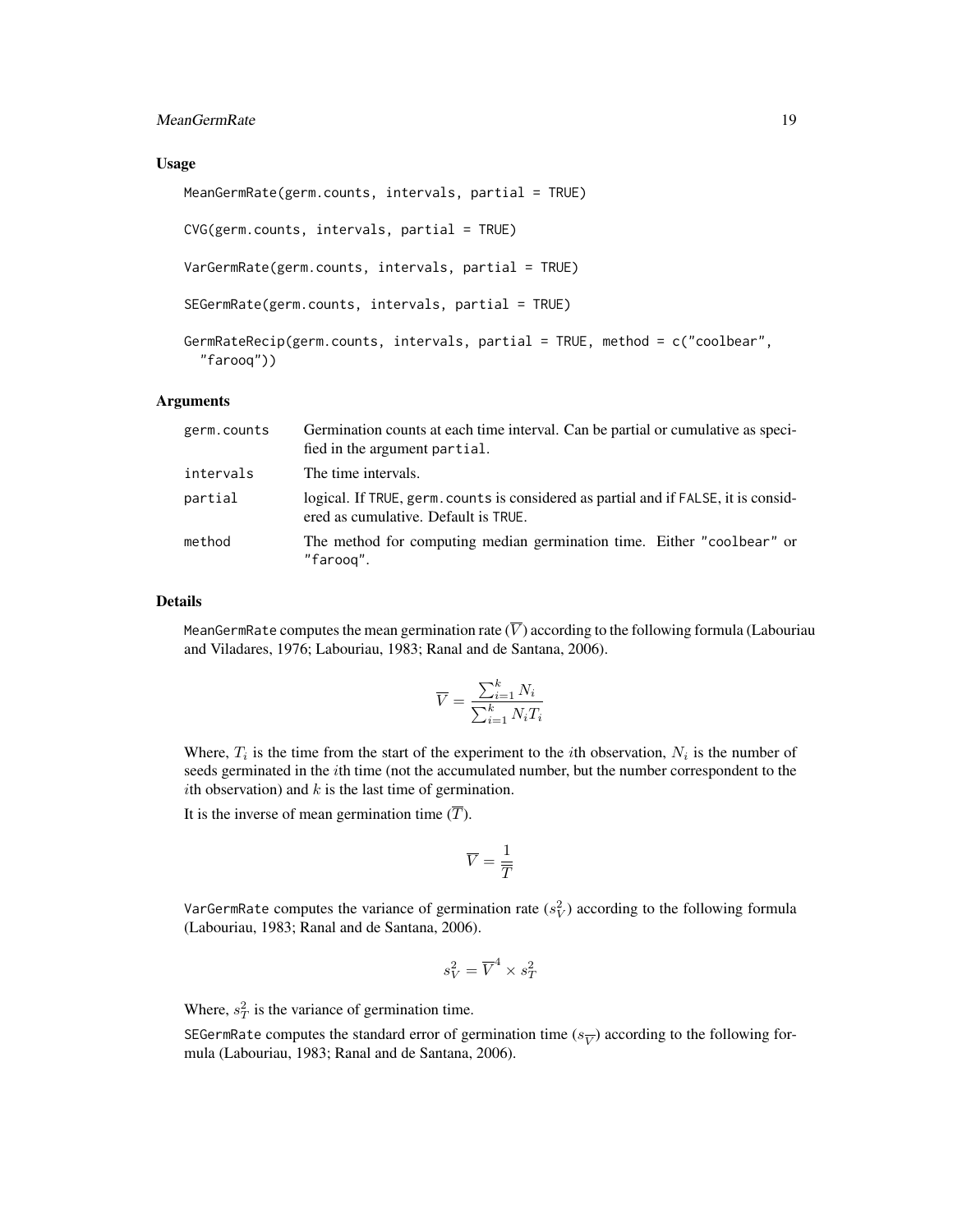$$
s_{\overline{V}} = \sqrt{\frac{s^2_{V}}{\sum_{i=1}^k N_i}}
$$

Where,  $N_i$  is the number of seeds germinated in the *i*th time (not the accumulated number, but the number correspondent to the *i*th observation) and  $k$  is the last time of germination.

CVG computes the coefficient of velocity/rate of germination or Kotowski's coefficient of velocity  $(CVG)$  according to the following formula (Kotowski, 1926; Nichols and Heydecker, 1968; Labouriau, 1983; Scott et al., 1984; Bewley and Black, 1985).

$$
CVG = \frac{\sum_{i=1}^{k} N_i}{\sum_{i=1}^{k} N_i T_i} \times 100
$$

$$
CVG = \overline{V} \times 100
$$

Where,  $T_i$  is the time from the start of the experiment to the *i*th observation,  $N_i$  is the number of seeds germinated in the ith time (not the accumulated number, but the number correspondent to the ith observation) and  $k$  is the last time of germination.

GermRateRecip computes the germination rate ( $v_{50}$ ) as the reciprocal of the median germination time  $(t_{50})$  (Went, 1957; Labouriau, 1983a; Ranal and de Santana, 2006) computed according to the methods of Coolbear et al., 1984 or Farooq et al., 2005 as follows:

$$
v_{50} = \frac{1}{t_{50}}
$$

#### Value

For MeanGermRate, the mean germination rate value as  ${\rm time}^{-1}.$ 

For VarGermTime, the variance of germination rate value as  $time^{-2}$ .

For SEGermTime, the standard error of germination rate as  $time^{-1}$ .

For CVG, the value of Coefficient of of velocity/rate of germination or Kotowski's coefficient of velocity.

For GermRateRecip, the value of germination rate as  $\mathrm{time}^{-1}.$ 

#### References

Kotowski F (1926). "Temperature relations to germination of vegetable seeds." *Proceedings of the American Society for Horticultural Science*, 23, pp. 176–184.

Went FW (1957). *The experimental control of plant growth.*, volume 17. Chronica Botanica Co., Waltham, Mass., USA \& The Ronald Press Co., New York.

Nichols M and Heydecker W (1968). "Two approaches to the study of germination data." *Proceedings of the International Seed Testing Association*, 33(3), pp. 531–540.

Labouriau L (1983). "Uma nova linha de pesquisa na fisiologia da germinacao das sementes." *Anais do XXXIV Congresso Nacional de Botanica. SBB, Porto Alegre*, pp. 11–50.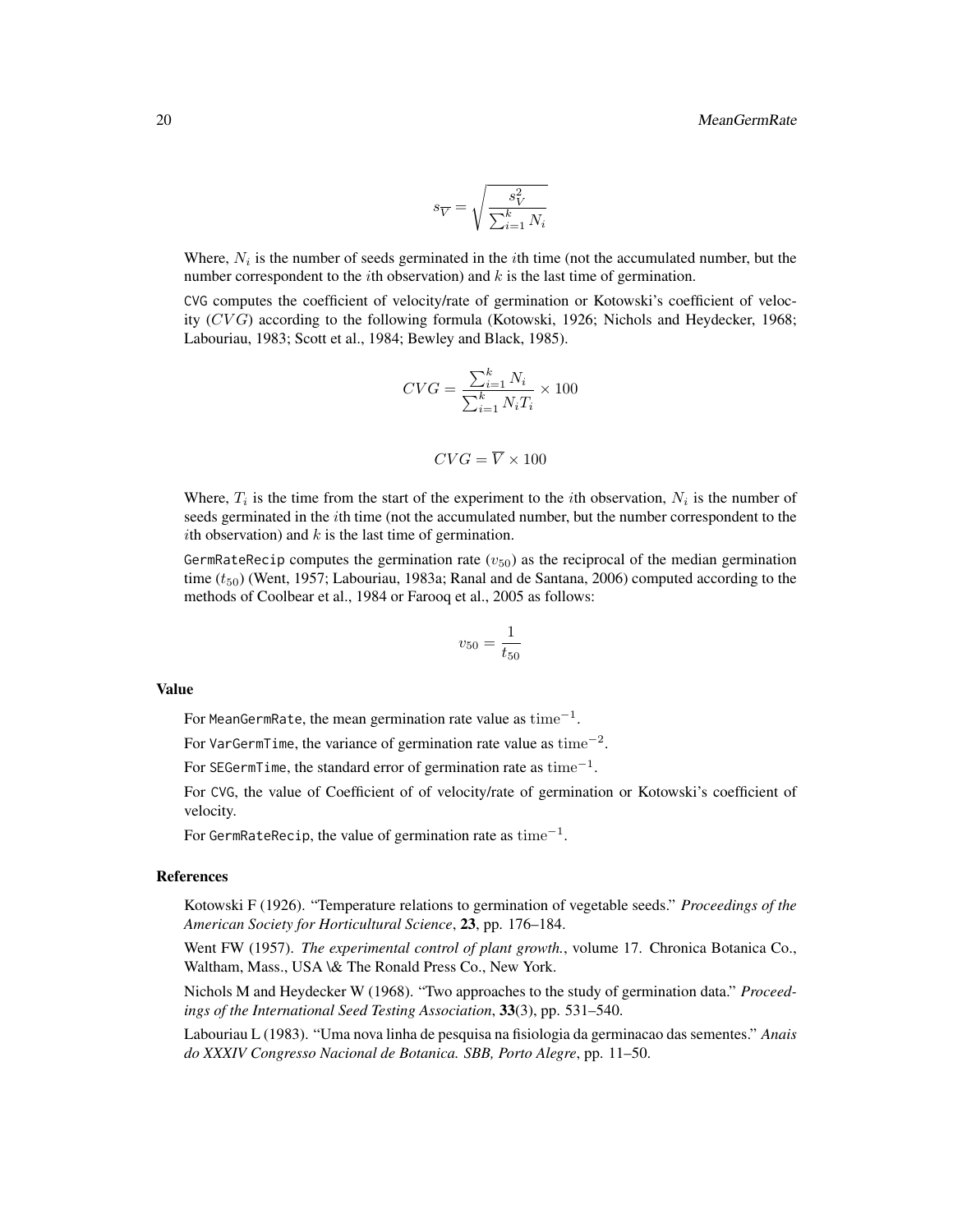#### <span id="page-20-0"></span>MeanGermTime 21

Coolbear P, Francis A and Grierson D (1984). "The effect of low temperature pre-sowing treatment on the germination performance and membrane integrity of artificially aged tomato seeds." *Journal of Experimental Botany*, 35(11), pp. 1609–1617.

Scott SJ, Jones RA and Williams WA (1984). "Review of data analysis methods for seed germination." *Crop Science*, 24(6), pp. 1192–1199.

Bewley JD and Black M (1994). *Seeds: Physiology of Development and Germination.*. Plenum Publishing Corporation, New York, USA. ISBN 0-306-44748-7, [https://www.cabdirect.org/](https://www.cabdirect.org/cabdirect/abstract/19950315483) [cabdirect/abstract/19950315483](https://www.cabdirect.org/cabdirect/abstract/19950315483).

Farooq M, Basra SMA, Ahmad N and Hafeez K (2005). "Thermal hardening: A new seed vigor enhancement tool in rice." *Journal of Integrative Plant Biology*, 47(2), pp. 187–193.

Ranal MA and de Santana DG (2006). "How and why to measure the germination process?" *Brazilian Journal of Botany*, 29(1), pp. 1–11.

#### See Also

[MeanGermTime](#page-20-1), [t50](#page-23-1)

#### Examples

```
x <- c(0, 0, 0, 0, 4, 17, 10, 7, 1, 0, 1, 0, 0, 0)
y <- c(0, 0, 0, 0, 4, 21, 31, 38, 39, 39, 40, 40, 40, 40)
int \leq -1: length(x)# From partial germination counts
#----------------------------------------------------------------------------
MeanGermRate(germ.counts = x, intervals = int)
CVG(germ.counts = x, intervals = int)VarGermRate(germ.counts = x, intervals = int)
SEGermRate(germ.counts = x, intervals = int)GermRateRecip(germ.counts = x, intervals = int, method = "coolbear")
GermRateRecip(germ.counts = x, intervals = int, method = "farooq")
# From cumulative germination counts
#----------------------------------------------------------------------------
MeanGermRate(germ.counts = y, intervals = int, partial = FALSE)
CVG(germ.counts = y, intervals = int, partial = FALSE)VarGermRate(germ.counts = y, intervals = int, partial = FALSE)
SEGermRate(germ.counts = y, intervals = int, partial = FALSE)
GermRateRecip(germ.counts = y, intervals = int,
              method = "coolbear", partial = FALSE)
GermRateRecip(germ.counts = y, intervals = int,
              method = "farooq", partial = FALSE)
```
<span id="page-20-1"></span>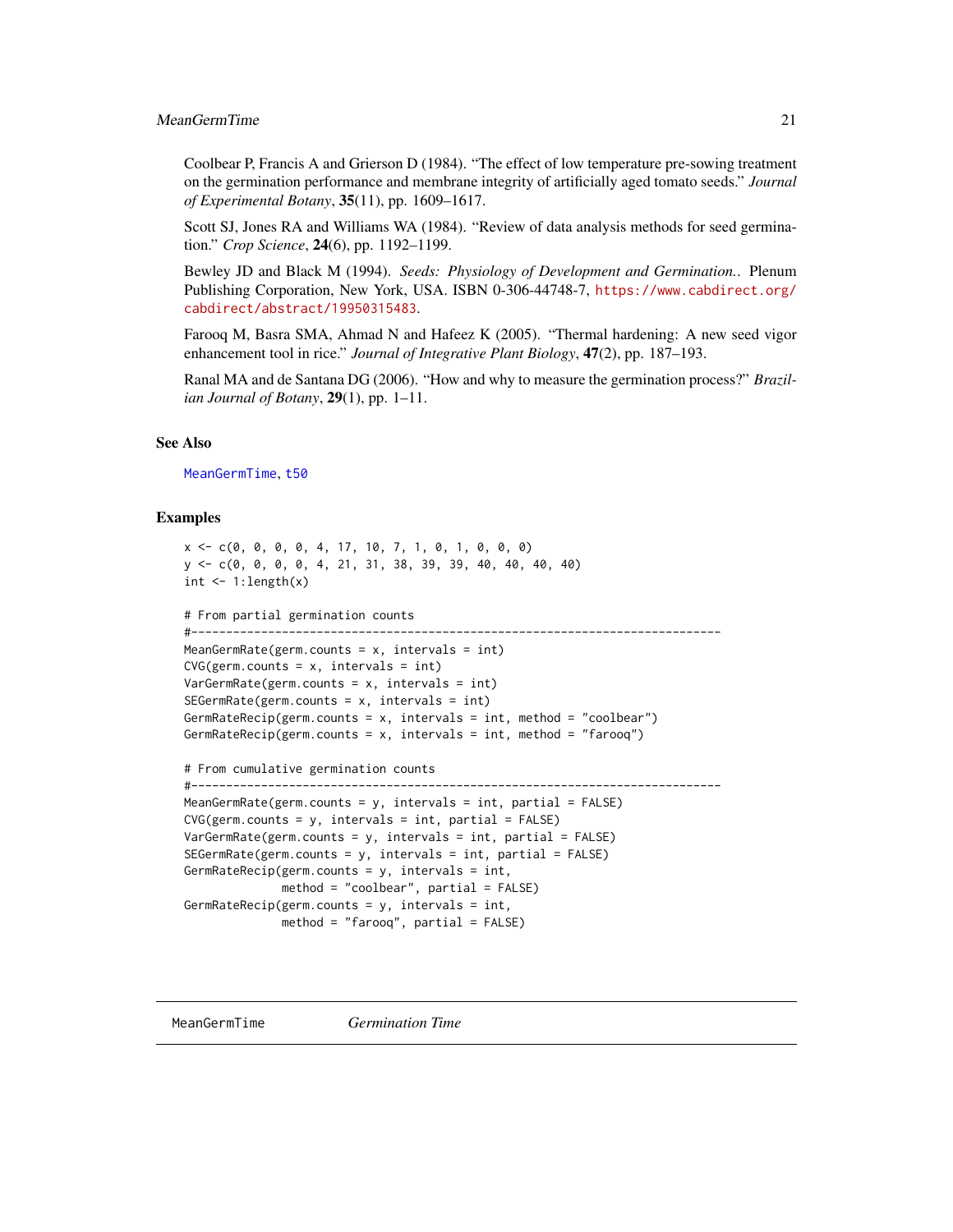#### Description

Compute the following metrics:

MeanGermTime Mean germination time  $(\overline{T})$  or Mean length of incubation time.

VarGermTime Variance of germination time  $(s_T^2)$ .

SEGermTime Standard error of germination time  $(s_{\overline{T}})$ .

CVSEGermTime Coefficient of variation of the germination time  $(CV_T)$ .

#### Usage

MeanGermTime(germ.counts, intervals, partial = TRUE) VarGermTime(germ.counts, intervals, partial = TRUE) SEGermTime(germ.counts, intervals, partial = TRUE) CVSEGermTime(germ.counts, intervals, partial = TRUE)

#### Arguments

| germ.counts | Germination counts at each time interval. Can be partial or cumulative as speci-<br>fied in the argument partial.           |
|-------------|-----------------------------------------------------------------------------------------------------------------------------|
| intervals   | The time intervals.                                                                                                         |
| partial     | logical. If TRUE, germ, counts is considered as partial and if FALSE, it is consid-<br>ered as cumulative. Default is TRUE. |

#### Details

MeanGermTime computes the mean germination time according to the following formula (Edmond and Drapala, 1958; Czabator, 1962; Ellis and Roberts, 1980; Labouriau, 1983; Ranal and de Santana, 2006).

$$
\overline{T} = \frac{\sum_{i=1}^{k} N_i T_i}{\sum_{i=1}^{k} N_i}
$$

Where,  $T_i$  is the time from the start of the experiment to the *i*th observation,  $N_i$  is the number of seeds germinated in the *i*th time (not the accumulated number, but the number correspondent to the ith observation) and  $k$  is the last time of germination.

It is the inverse of mean germination rate  $(\overline{V})$ .

$$
\overline{T} = \frac{1}{\overline{V}}
$$

It indicates the average length of time required for maximum germination of a seed lot. Lower the  $\overline{T}$ , faster the sample has germinated and reflects seed vigor.

VarGermTime computes the variance of germination time according to the following formula.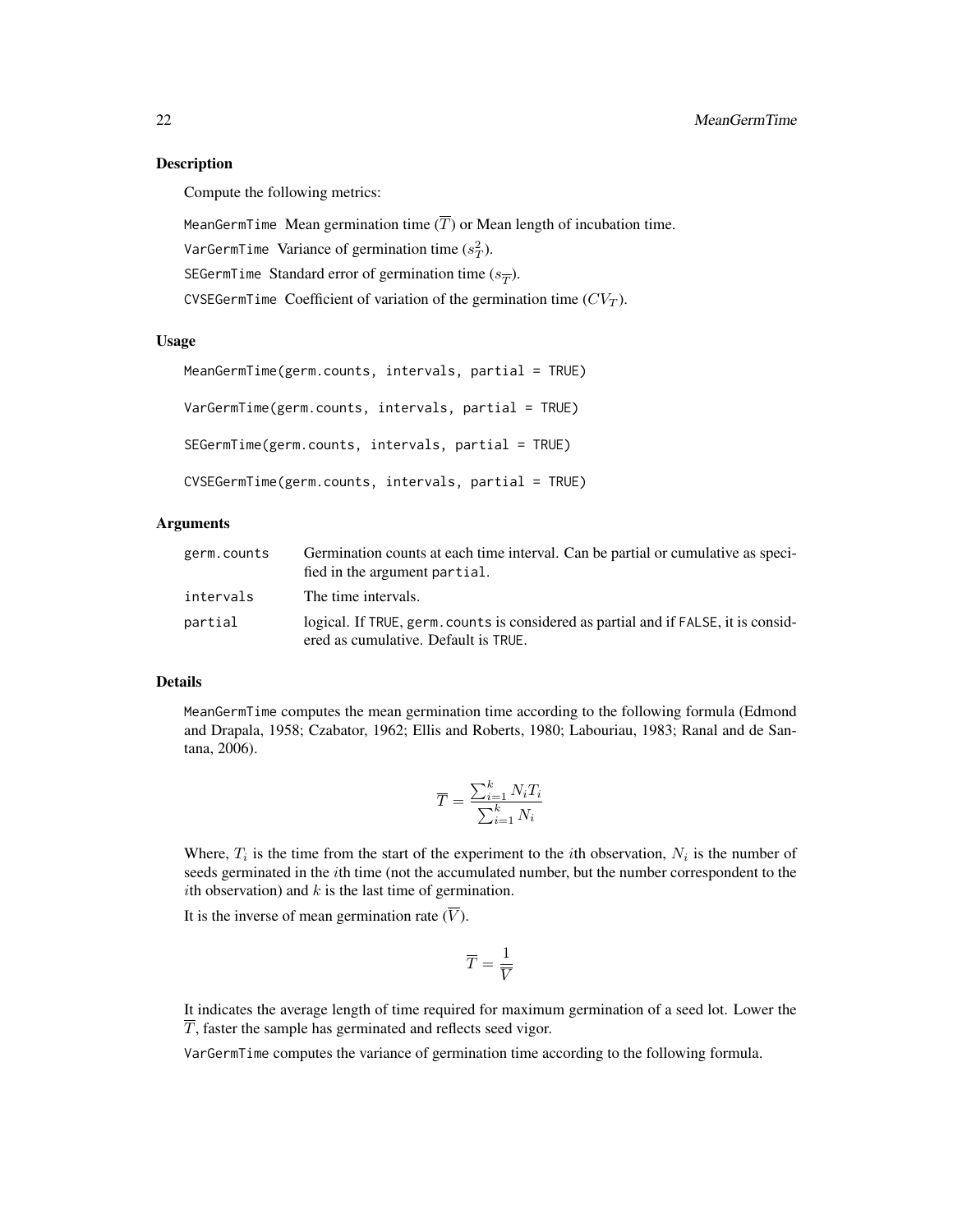#### MeanGermTime 23

$$
s_T^2 = \frac{\sum_{i=1}^k N_i (T_i - \overline{T})^2}{\sum_{i=1}^k N_i - 1}
$$

Where,  $T_i$  is the time from the start of the experiment to the *i*th observation,  $N_i$  is the number of seeds germinated in the *i*th time (not the accumulated number, but the number correspondent to the ith observation) and  $k$  is the last time of germination.

SEGermTime computes the standard error of germination time  $(s_{\overline{T}})$  according to the following formula.

$$
s_{\overline{T}} = \sqrt{\frac{s_T^2}{\sum_{i=1}^k N_i}}
$$

Where,  $N_i$  is the number of seeds germinated in the *i*th time (not the accumulated number, but the number correspondent to the *i*th observation) and  $k$  is the last time of germination.

It signifies the accuracy of the calculation of the mean germination time.

CVGermTime computes the coefficient of variation of germination time  $(CV_T)$  according to the following formula (Ranal and de Santana, 2006).

$$
CV_T = \sqrt{\frac{s_T^2}{\overline{T}}}
$$

This indicates the uniformity of germination and permits comparisons irrespective of the magnitude of mean germination time  $(\overline{T})$ .

#### Value

For MeanGermTime, the mean germination time value in the same unit of time as specified in the argument intervals.

For VarGermTime, the variance of germination time value as time<sup>2</sup>.

For SEGermTime, the standard error of germination time in the same unit of time specified in the argument intervals.

For CVSEGermTime, the value of coefficient of variation of the germination time.

#### References

Edmond J and Drapala W (1958). "The effects of temperature, sand and soil, and acetone on germination of okra seed." *Proceedings of the American Society for Horticultural Science*, 71, pp. 428–434.

Czabator FJ (1962). "Germination value: An index combining speed and completeness of pine seed germination." *Forest Science*, 8(4), pp. 386–396.

Ellis RH and Roberts EH (1980). "Improved equations for the prediction of seed longevity." *Annals of Botany*, 45(1), pp. 13–30.

Labouriau L (1983). *A Germinacao Das Sementes*. Organizacao dos Estados Americanos. Programa Regional de Desenvolvimento Cientifico e Tecnologico. Serie de Biologia. Monografia 24.

Ranal MA and de Santana DG (2006). "How and why to measure the germination process?" *Brazilian Journal of Botany*, 29(1), pp. 1–11.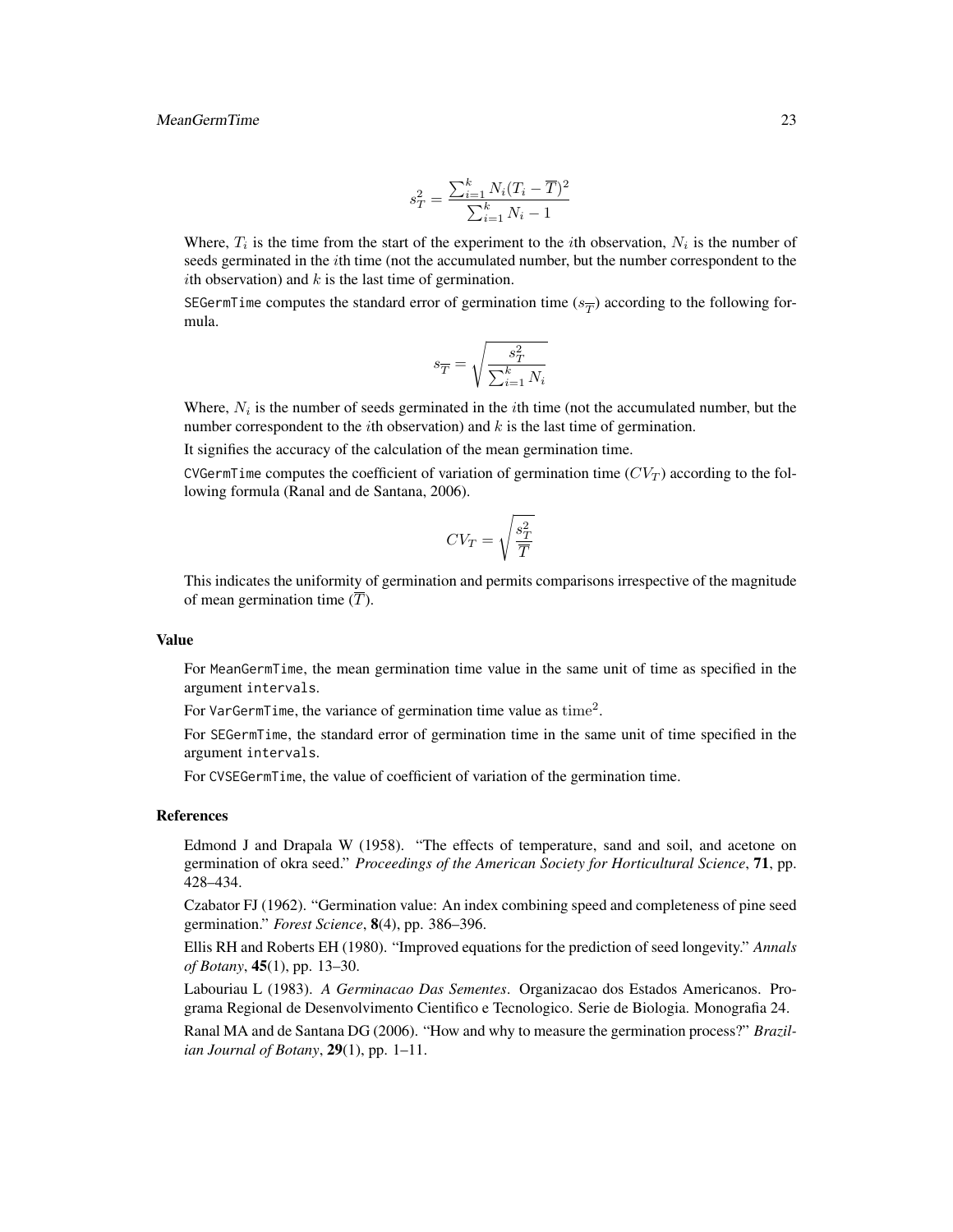#### <span id="page-23-0"></span>See Also

[MeanGermRate](#page-17-1)

#### Examples

```
x <- c(0, 0, 0, 0, 4, 17, 10, 7, 1, 0, 1, 0, 0, 0)
y <- c(0, 0, 0, 0, 4, 21, 31, 38, 39, 39, 40, 40, 40, 40)
int \leftarrow 1:length(x)# From partial germination counts
#----------------------------------------------------------------------------
MeanGermTime(germ.counts = x, intervals = int)VarGermTime(germ.counts = x, intervals = int)
SEGermTime(germ.counts = x, intervals = int)
CVSEGermTime(germ.counts = x, intervals = int)
# From cumulative germination counts
#----------------------------------------------------------------------------
MeanGermTime(germ.counts = y, intervals = int, partial = FALSE)VarGermanTime(germ.counts = y, intervals = int, partial = FALSE)SEGermTime(germ.counts = y, intervals = int, partial = FALSE)
CVSEGermTime(germ.counts = y, intervals = int, partial = FALSE)
```
<span id="page-23-1"></span>

#### t50 *Median germination time*

#### Description

Compute the median germination time  $(t_{50})$ . Median germination time is the time to reach 50% of final/maximum germination.

#### Usage

```
t50(germ.counts, intervals, partial = TRUE, method = c("coolbear",
  "farooq"))
```
#### Arguments

| germ.counts | Germination counts at each time interval. Can be partial or cumulative as speci-<br>fied in the argument partial.           |
|-------------|-----------------------------------------------------------------------------------------------------------------------------|
| intervals   | The time intervals.                                                                                                         |
| partial     | logical. If TRUE, germ, counts is considered as partial and if FALSE, it is consid-<br>ered as cumulative. Default is TRUE. |
| method      | The method for computing median germination time. Either "coolbear" or<br>"faroog".                                         |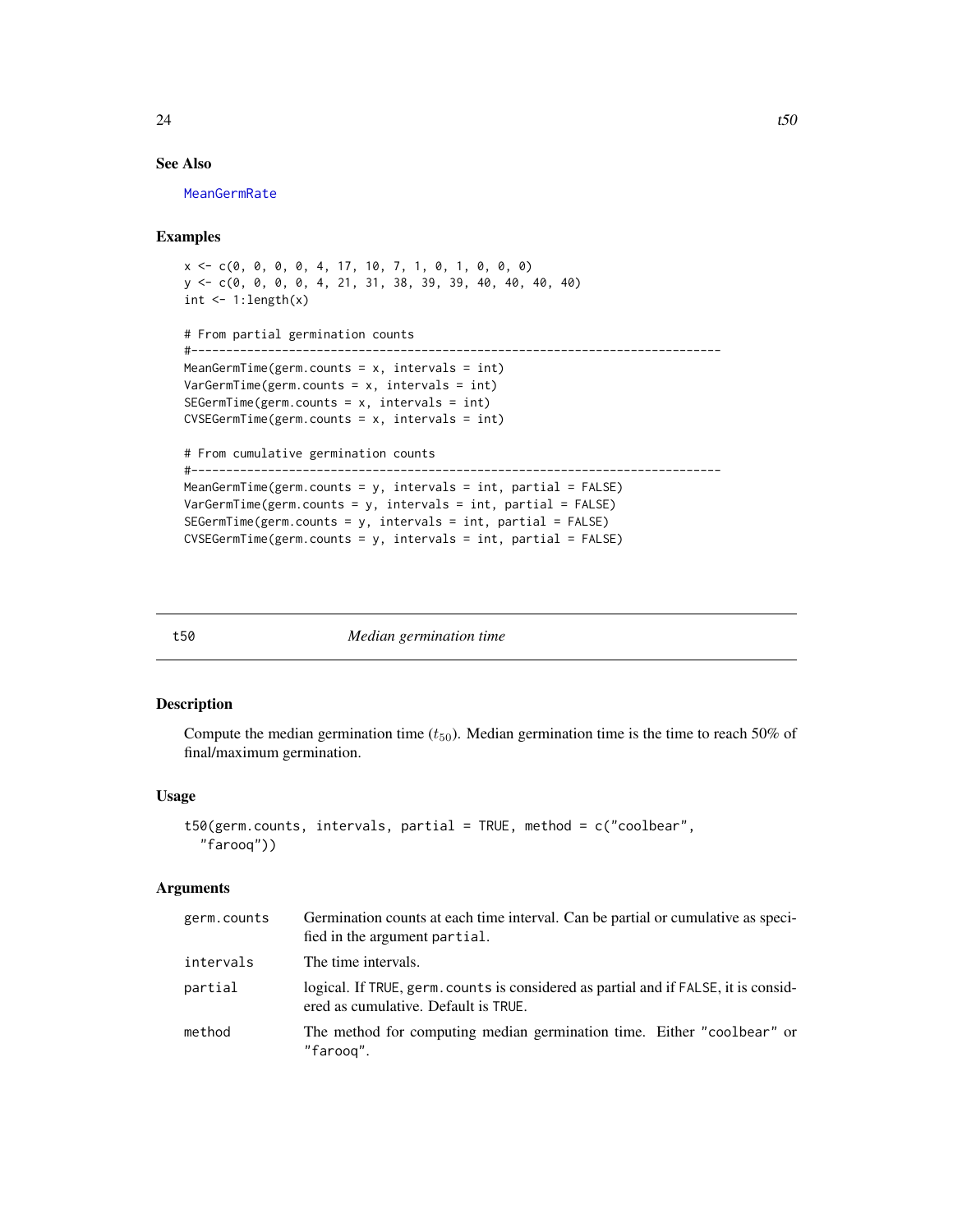#### <span id="page-24-0"></span>Details

With argument method specified as "coolbear", median germination time is computed according to the formula by Coolbear et al., 1984 as follows:

$$
t_{50} = T_i + \frac{\left(\frac{N+1}{2} - N_i\right)(T_j - T_i)}{N_j - N_i}
$$

Where,  $t_{50}$  is the median germination time, N is the final number of germinated seeds and  $N_i$  and  $N_j$  are the total number of seeds germinated in adjacent counts at time  $T_i$  and  $T_j$  respectively, when  $N_i < \frac{N+1}{2} < N_j$ .

Similarly with argument method specified as "farooq", median germination time is computed according to the formula by by Farooq et al., 2005 as follows:

$$
t_{50} = T_i + \frac{\left(\frac{N}{2} - N_i\right)(T_j - T_i)}{N_j - N_i}
$$

Where,  $t_{50}$  is the median germination time, N is the final number of germinated seeds and  $N_i$  and  $N_j$  are the total number of seeds germinated in adjacent counts at time  $T_i$  and  $T_j$  respectively, when  $N_i < \frac{N}{2} < N_j$ .

#### Value

The median germination time  $(t_{50})$  value in the same unit of time as specified in the argument intervals.

#### References

Coolbear P, Francis A and Grierson D (1984). "The effect of low temperature pre-sowing treatment on the germination performance and membrane integrity of artificially aged tomato seeds." *Journal of Experimental Botany*, 35(11), pp. 1609–1617.

Farooq M, Basra SMA, Ahmad N and Hafeez K (2005). "Thermal hardening: A new seed vigor enhancement tool in rice." *Journal of Integrative Plant Biology*, 47(2), pp. 187–193.

#### See Also

[MeanGermRate](#page-17-1)

#### Examples

```
x \leq -c(0, 0, 0, 0, 4, 17, 10, 7, 1, 0, 1, 0, 0, 0)y <- c(0, 0, 0, 0, 4, 21, 31, 38, 39, 39, 40, 40, 40, 40)
int \leq -1: length(x)# From partial germination counts
#----------------------------------------------------------------------------
t50(germ.counts = x, intervals = int, method = "coolbear")
t50(germ.counts = x, intervals = int, method = "farooq")
```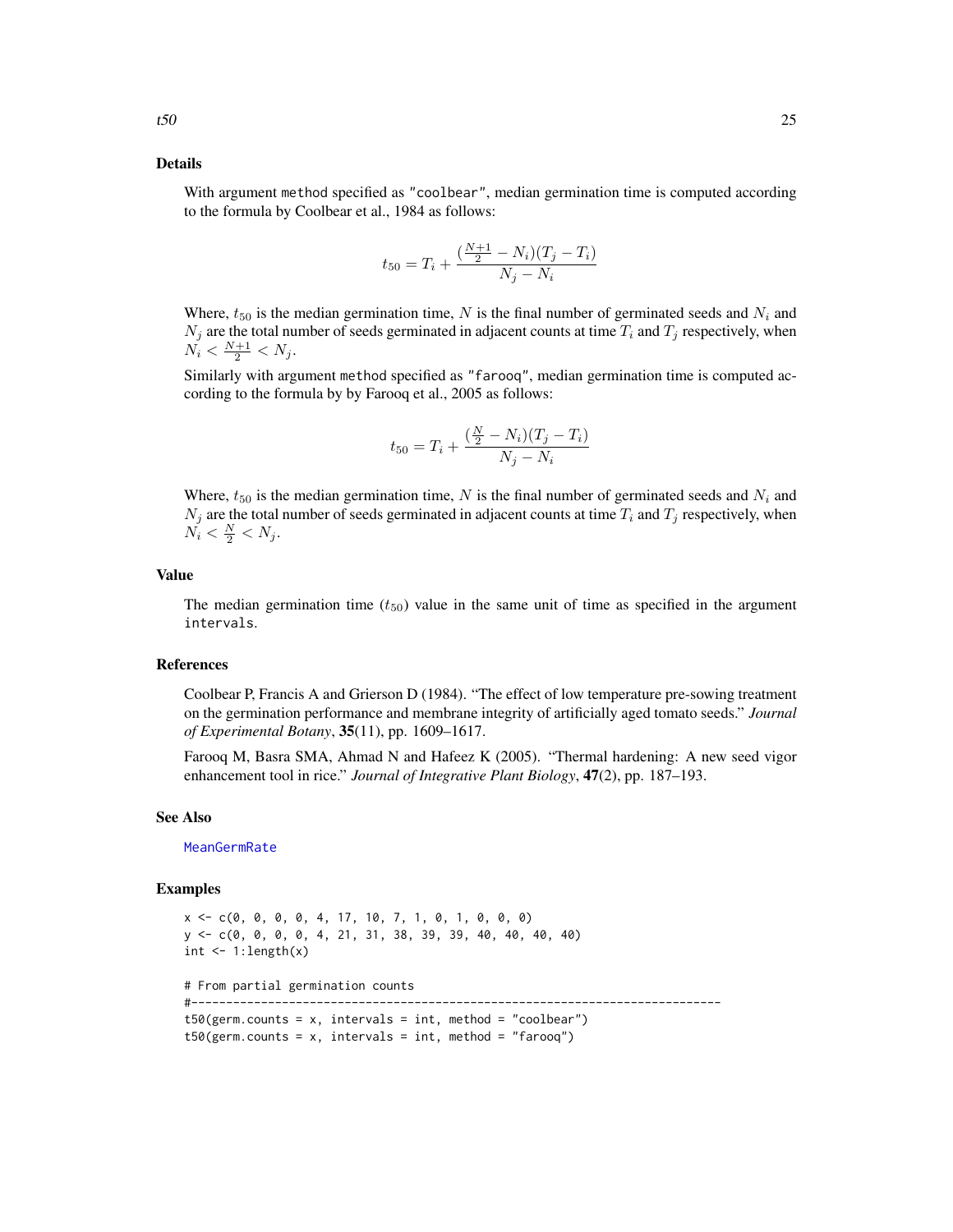```
# From cumulative germination counts
#----------------------------------------------------------------------------
t50(germ.counts = y, intervals = int, partial = FALSE, method = "coolbear")
t50(germ.counts = y, intervals = int, partial = FALSE, method = "farooq")
```
TimsonsIndex *Timson's index*

#### Description

Compute George's index, Timson's index or Timson's germination velocity index and it's modifications by Labouriau (Ranal and de Santana, 2006) and Khan and Unger (1984).

#### Usage

```
TimsonsIndex(germ.counts, intervals, partial = TRUE, total.seeds, max,
 modification = c("none", "labouriau", "khanunger"))
```
GermRateGeorge(germ.counts, intervals, partial = TRUE, max)

#### Arguments

| germ.counts  | Germination counts at each time interval. Can be partial or cumulative as speci-<br>fied in the argument partial.           |
|--------------|-----------------------------------------------------------------------------------------------------------------------------|
| intervals    | The time intervals.                                                                                                         |
| partial      | logical. If TRUE, germ. counts is considered as partial and if FALSE, it is consid-<br>ered as cumulative. Default is TRUE. |
| total.seeds  | Total number of seeds.                                                                                                      |
| max          | The maximum interval value up to which Timson's index/George's germination<br>rate is to be computed.                       |
| modification | The modification to be applied. Either "none", "labouriau" or "khanunger".<br>Default is "none" (see <b>Details</b> ).      |

#### Details

Timson's index (Timson, 1965) is computed as follows (Brown and Mayer, 1988; Baskin and Baskin, 1998).

$$
\sum n = \sum_{i=1}^{t} G_i
$$

Where,  $G_i$  is the cumulative germination percentage in time interval i and t is the total number of time intervals.

For example ten summation  $(\Sigma 10)$  is expressed as follows:

<span id="page-25-0"></span>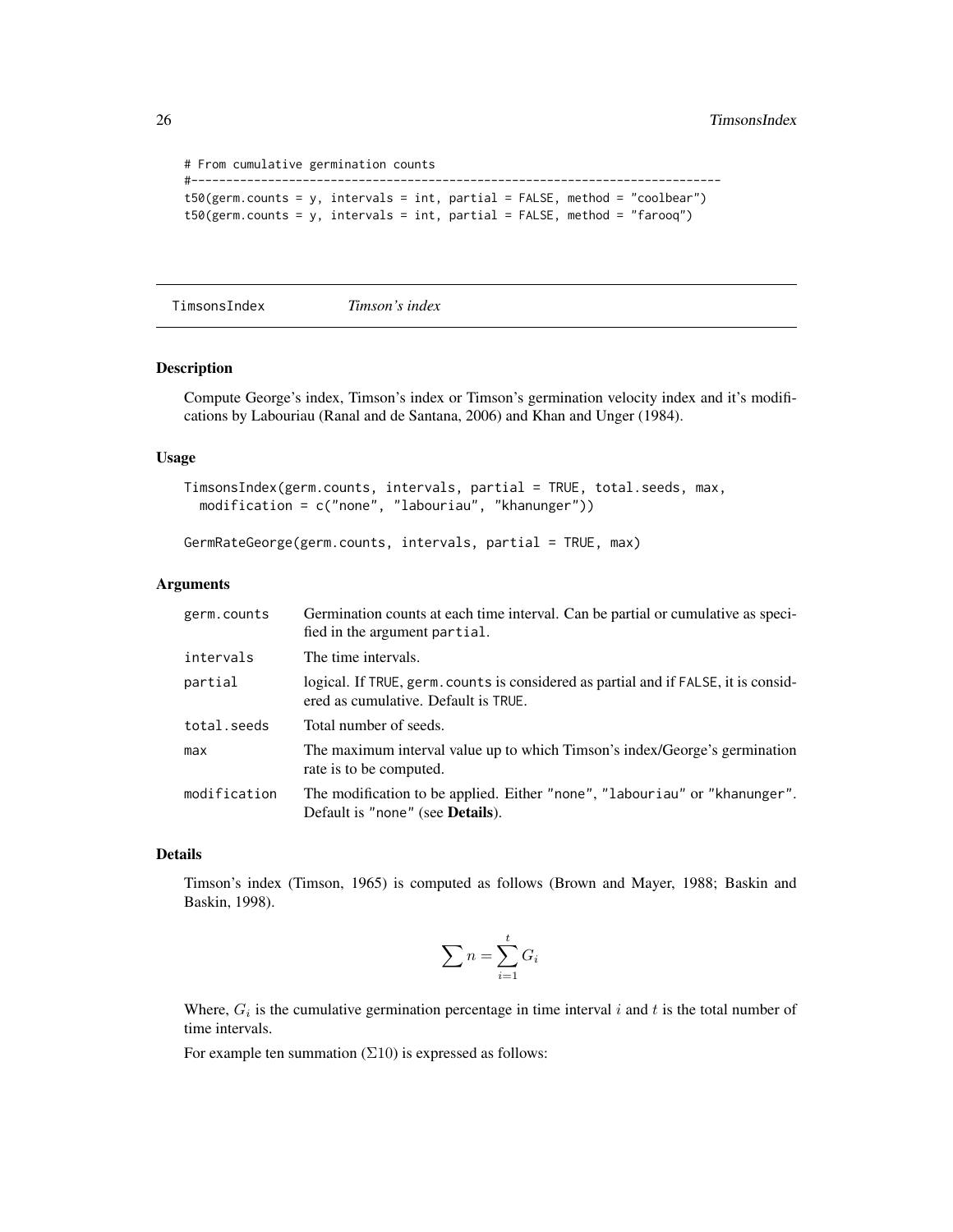$$
\sum 10 = G_1 + G_2 + \dots + G_{10}
$$

Where  $G_1, G_2, \cdots, G_{10}$  are the cumulative germination percentage at day 1, 2, 3,  $\cdots$ , 10 respectively. Similarly  $\Sigma$ 5 or  $\Sigma$ 20 can be estimated. For  $\Sigma$ 10, the value can range from 0 (no germination) to 1,000 (100% germination after 24 hours).

It is the progressive total of cumulative germination percentage recorded at specific intervals for a set period of time. It combines onset, rate and total percentage of germination and estimates the area under the cumulative germination percentage curve.

Goodchild and Walker (1971), described the same in terms of partial germination percentage as follows:

$$
\sum n = \sum_{i=1}^{t} g_i(t-j)
$$

Where,  $g_i$  is the germination (not cumulative, but partial germination) in time interval i (i varying from 0 to t) and t is the total number of time intervals and  $i = i - 1$ .

Timson's index is similar to the germination rate proposed by George (1961) as follows (Tucker and Wright, 1965; Nichols and Heydecker, 1968).

$$
GR = \sum_{i=1}^{t} N_i K_i
$$

Where  $N_i$  is the number of seeds germinated by *i*th interval and  $K_i$  is the number of intervals(e.g. days) until the end of the test.

This index uses number of seeds germinated instead of germination percentage.

As Timson's index is useful for comparison only when samples have similar germinabilities or final germination percentage, the following modification was suggested by Labouriau (Ranal and de Santana, 2006).

$$
T_{mod} = \frac{T}{\sum_{i=1}^{t} g_i}
$$

Here Timson's index  $(t)$  is divided by the sum of partial germination percentages.

Similarly another modification was proposed by Khan and Unger (1984), where Timson's index  $(t)$ is divided by number of intervals  $(t)$ .

$$
T_{mod} = \frac{T}{t}
$$

Value

For TimsonsIndex The value of Timson's index.

For GermRateGeorge The value of George's germination rate.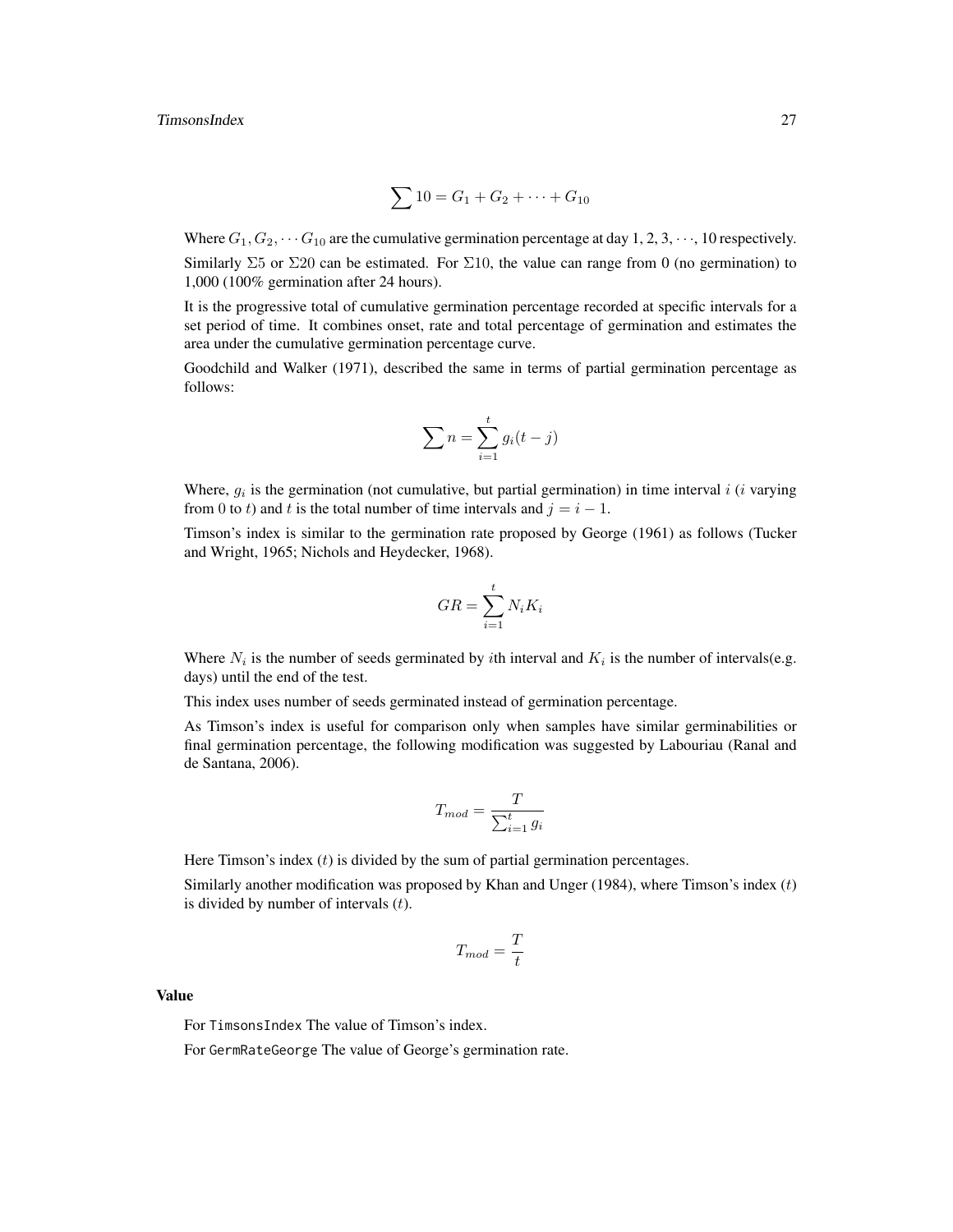#### References

George D (1961). "Influence of germination temperature on the expression of post-harvest dormancy in wheat." *Crop Science Abstracts; Western Society of Crop Science Annual Meeting, 1961*, pp. 15.

Timson J (1965). "New Method of Recording Germination Data." *Nature*, 207(4993), pp. 216.

Tucker H and Wright LN (1965). "Estimating rapidity of germination." *Crop Science*, 5(5), pp. 398–399.

Nichols M and Heydecker W (1968). "Two approaches to the study of germination data." *Proceedings of the International Seed Testing Association*, 33(3), pp. 531–540.

Goodchild NA and Walker MG (1971). "A method of measuring seed germination in physiological studies." *Annals of Botany*, 35(141), pp. 615–621. <http://www.jstor.org/stable/42908843>.

Khan MA and Ungar IA (1984). "The effect of salinity and temperature on the germination of polymorphic seeds and growth of *Atriplex triangularis* Willd." *American Journal of Botany*, 71(4), pp. 481–489.

Brown RF and Mayer DG (1988). "Representing cumulative germination. 1. A critical analysis of single-value germination indices." *Annals of Botany*, 61(2), pp. 117–125.

Baskin CC and Baskin JM (1998). *Seeds: Ecology, Biogeography, and Evolution of Dormancy and Germination*. Academic Press, San Diego. ISBN 0-12-080260-0.

Ranal MA and de Santana DG (2006). "How and why to measure the germination process?" *Brazilian Journal of Botany*, 29(1), pp. 1–11.

#### Examples

```
x <- c(0, 0, 0, 0, 4, 17, 10, 7, 1, 0, 1, 0, 0, 0)
y <- c(0, 0, 0, 0, 4, 21, 31, 38, 39, 39, 40, 40, 40, 40)
int \leq -1: length(x)# From partial germination counts
#----------------------------------------------------------------------------
# Wihout max specified
TimsonsIndex(germ.counts = x, intervals = int, total.seeds = 50)
TimsonsIndex(germ.counts = x, intervals = int, total.seeds = 50,
            modification = "none")
TimsonsIndex(germ.counts = x, intervals = int, total.seeds = 50,
             modification = "labouriau")
TimsonsIndex(germ.counts = x, intervals = int, total.seeds = 50,
             modification = "khanunger")
# With max specified
TimsonsIndex(germ.counts = x, intervals = int, total.seeds = 50, max = 10)
TimsonsIndex(germ.counts = x, intervals = int, total.seeds = 50,
            max = 10, modification = "none")
TimsonsIndex(germ.counts = x, intervals = int, total.seeds = 50,
             max = 10, modification = "labouriau")
TimsonsIndex(germ.counts = x, intervals = int, total.seeds = 50,
            max = 10, modification = "khanunger")
# Wihout max specified
```

```
GermRateGeorge(germ.counts = x, intervals = int)
```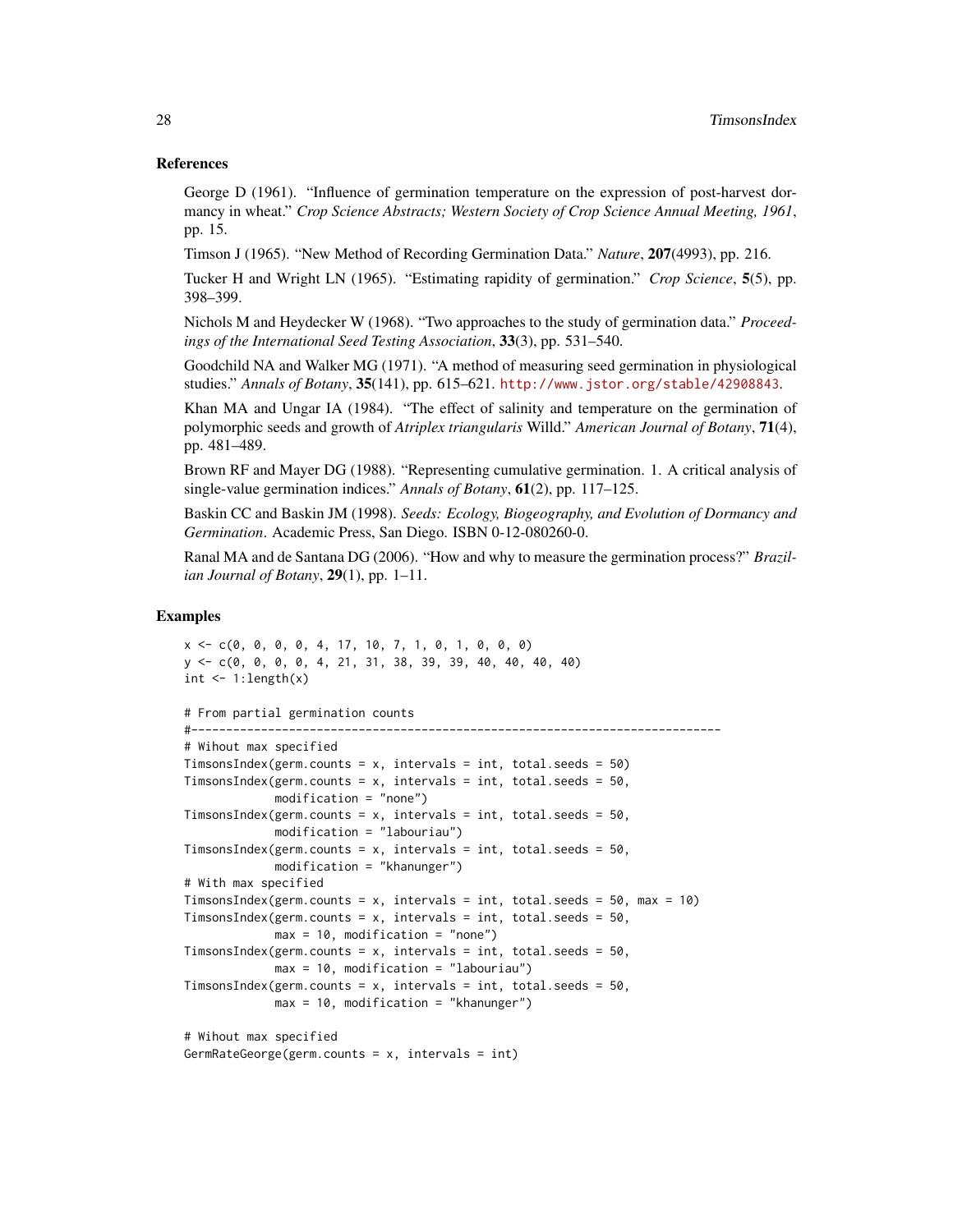#### TimsonsIndex 29

```
# With max specified
GermRateGeorge(germ.counts = x, intervals = int, max = 10)
GermRateGeorge(germ.counts = x, intervals = int, max = 14)
# From cumulative germination counts
#----------------------------------------------------------------------------
```

```
# Wihout max specified
GermRateGeorge(germ.counts = x, intervals = int, partial = TRUE)
# With max specified
GermRateGeorge(germ.counts = x, intervals = int, partial = TRUE, max = 10)
GermRateGeorge(germ.counts = x, intervals = int, partial = TRUE, max = 14)
```